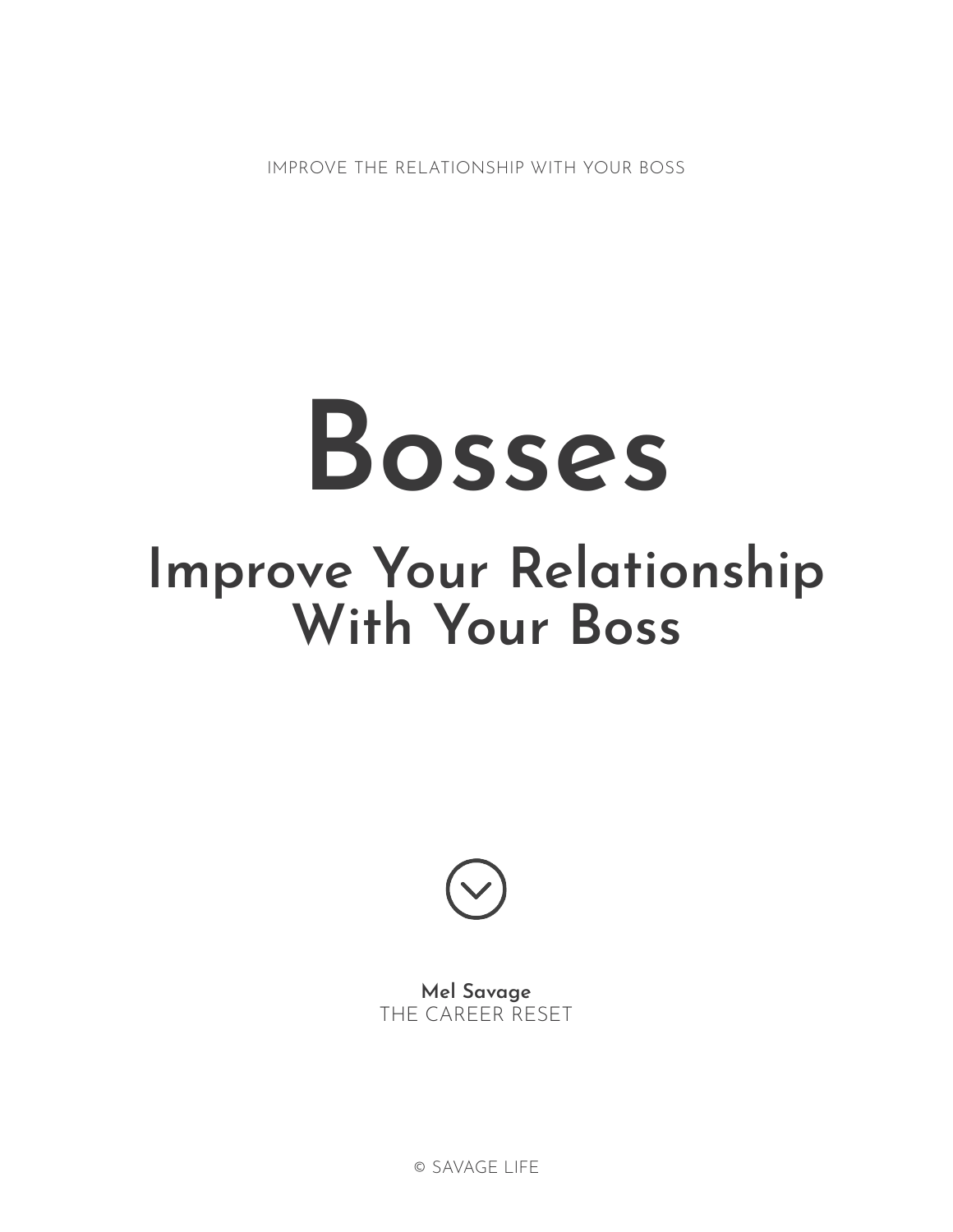# A New Way To Think About Bosses



People who get the most out of this training do the work a little bit every day. Small moves made consistently. This is the key to success for any goal.

If instead, you decide to do this work in large time blocks every now and again, you miss the opportunity for your brain to consistently create awareness, absorb and activate new insights.

Additionally, your mindset is different every day. Doing the work on multiple days will provide diverse insights and perspectives.

If you have questions, then come to a coaching class or post your question or models in ASK A COACH.

# **SECTION 1: Your Past Boss Experiences**

In this section, use your past boss experiences to identify your perspective on bosses in general.

# **DAY 1:**

Today we will explore your bad boss experience by starting with a general question, and then moving onto a specific experience you had with a 'bad boss'. This can be a past experience or a current experience. If you've never had a bad boss, then you can use ANY authority figure in your life.

#### WHAT MAKES A BOSS A BAD BOSS?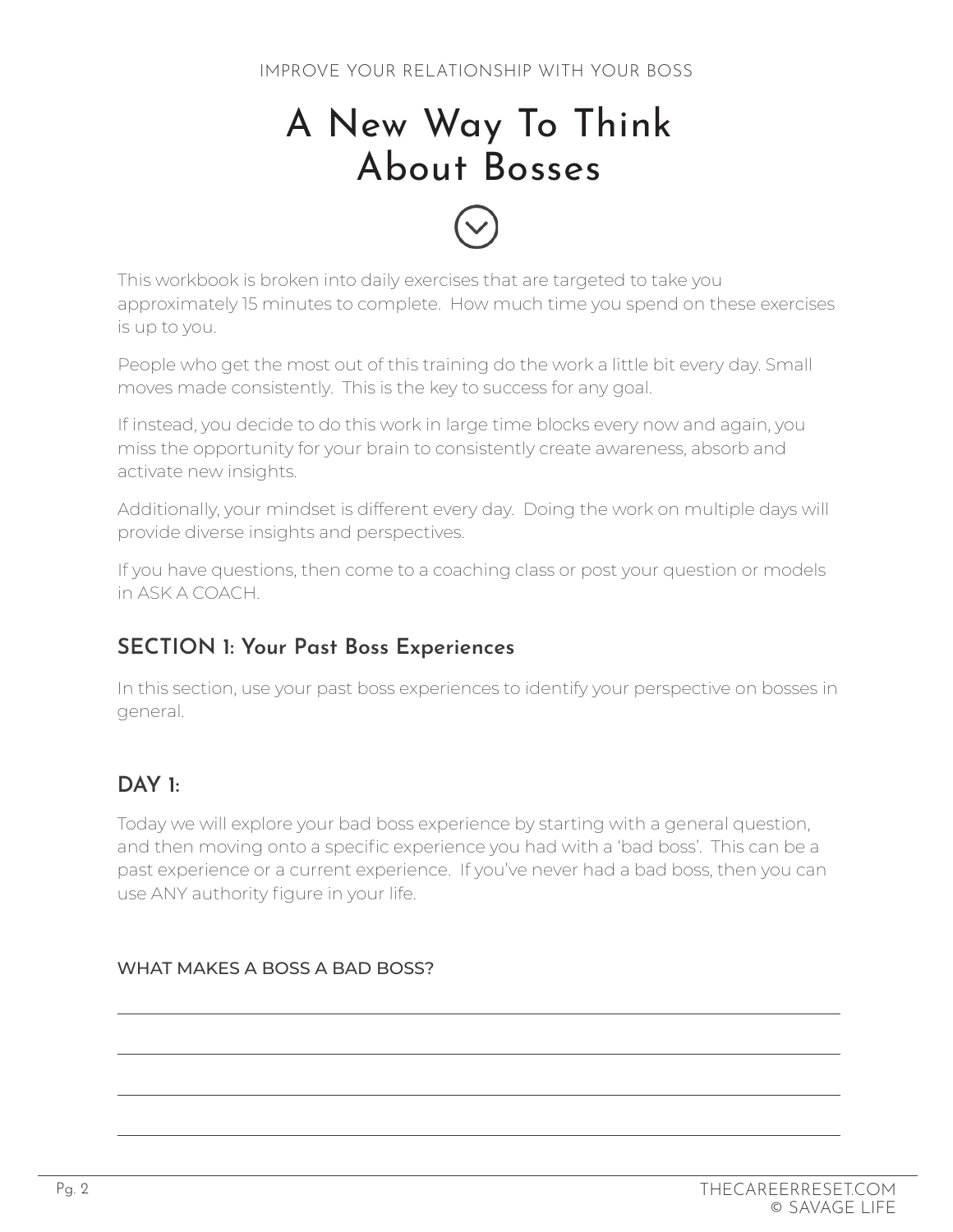#### PICK A BAD BOSS YOU'VE HAD IN THE PAST. WHAT MADE THEM A BAD BOSS?

WHAT WERE YOUR TOP THREE THOUGHTS WHEN YOU WERE WORKING WITH THAT BOSS?

WHAT WERE YOUR TOP THREE FEELINGS?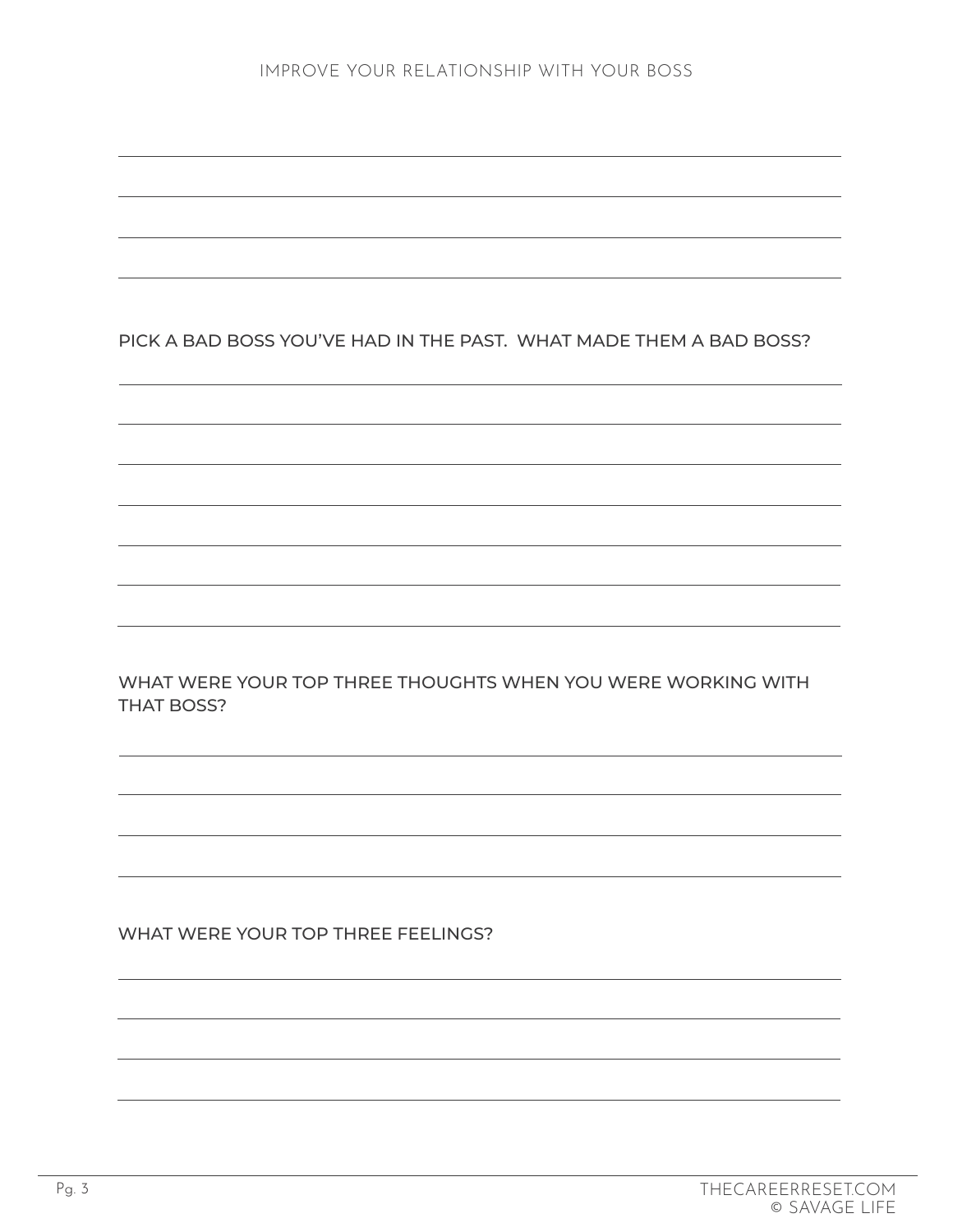#### WHY DO YOU THINK YOU FELT THAT WAY?

| ,我们也不会有什么?""我们的人,我们也不会有什么?""我们的人,我们也不会有什么?""我们的人,我们也不会有什么?""我们的人,我们也不会有什么?""我们的人                                                                                                                                                     |                                   |
|--------------------------------------------------------------------------------------------------------------------------------------------------------------------------------------------------------------------------------------|-----------------------------------|
|                                                                                                                                                                                                                                      |                                   |
|                                                                                                                                                                                                                                      |                                   |
|                                                                                                                                                                                                                                      |                                   |
|                                                                                                                                                                                                                                      |                                   |
|                                                                                                                                                                                                                                      |                                   |
|                                                                                                                                                                                                                                      |                                   |
|                                                                                                                                                                                                                                      |                                   |
|                                                                                                                                                                                                                                      |                                   |
|                                                                                                                                                                                                                                      |                                   |
|                                                                                                                                                                                                                                      | and the control of the control of |
|                                                                                                                                                                                                                                      |                                   |
|                                                                                                                                                                                                                                      |                                   |
|                                                                                                                                                                                                                                      |                                   |
|                                                                                                                                                                                                                                      |                                   |
|                                                                                                                                                                                                                                      |                                   |
|                                                                                                                                                                                                                                      |                                   |
|                                                                                                                                                                                                                                      |                                   |
|                                                                                                                                                                                                                                      |                                   |
|                                                                                                                                                                                                                                      |                                   |
|                                                                                                                                                                                                                                      |                                   |
|                                                                                                                                                                                                                                      |                                   |
|                                                                                                                                                                                                                                      |                                   |
|                                                                                                                                                                                                                                      |                                   |
|                                                                                                                                                                                                                                      |                                   |
|                                                                                                                                                                                                                                      |                                   |
|                                                                                                                                                                                                                                      |                                   |
|                                                                                                                                                                                                                                      |                                   |
|                                                                                                                                                                                                                                      |                                   |
|                                                                                                                                                                                                                                      |                                   |
|                                                                                                                                                                                                                                      |                                   |
|                                                                                                                                                                                                                                      |                                   |
|                                                                                                                                                                                                                                      |                                   |
|                                                                                                                                                                                                                                      |                                   |
|                                                                                                                                                                                                                                      |                                   |
|                                                                                                                                                                                                                                      |                                   |
|                                                                                                                                                                                                                                      |                                   |
|                                                                                                                                                                                                                                      |                                   |
|                                                                                                                                                                                                                                      |                                   |
|                                                                                                                                                                                                                                      |                                   |
|                                                                                                                                                                                                                                      |                                   |
|                                                                                                                                                                                                                                      |                                   |
|                                                                                                                                                                                                                                      |                                   |
|                                                                                                                                                                                                                                      |                                   |
|                                                                                                                                                                                                                                      |                                   |
|                                                                                                                                                                                                                                      |                                   |
|                                                                                                                                                                                                                                      |                                   |
|                                                                                                                                                                                                                                      |                                   |
| <u> 1989 - Johann Harry Harry Harry Harry Harry Harry Harry Harry Harry Harry Harry Harry Harry Harry Harry Harry Harry Harry Harry Harry Harry Harry Harry Harry Harry Harry Harry Harry Harry Harry Harry Harry Harry Harry Ha</u> |                                   |
|                                                                                                                                                                                                                                      |                                   |
|                                                                                                                                                                                                                                      |                                   |
|                                                                                                                                                                                                                                      |                                   |
|                                                                                                                                                                                                                                      |                                   |
|                                                                                                                                                                                                                                      |                                   |
|                                                                                                                                                                                                                                      |                                   |
|                                                                                                                                                                                                                                      |                                   |
|                                                                                                                                                                                                                                      |                                   |
|                                                                                                                                                                                                                                      |                                   |
|                                                                                                                                                                                                                                      |                                   |
|                                                                                                                                                                                                                                      |                                   |
|                                                                                                                                                                                                                                      |                                   |
|                                                                                                                                                                                                                                      |                                   |
|                                                                                                                                                                                                                                      |                                   |
|                                                                                                                                                                                                                                      |                                   |
|                                                                                                                                                                                                                                      |                                   |
|                                                                                                                                                                                                                                      |                                   |

# **DAY 2:**

Look at Day One's work. Would you add or change anything?

Now, still considering that same boss from yesterday, answer the following questions;

#### WHAT WAS MISSING FOR YOU IN THIS BOSS?

#### LOOKING BACK, WHAT DID YOU LEARN FROM THIS BOSS?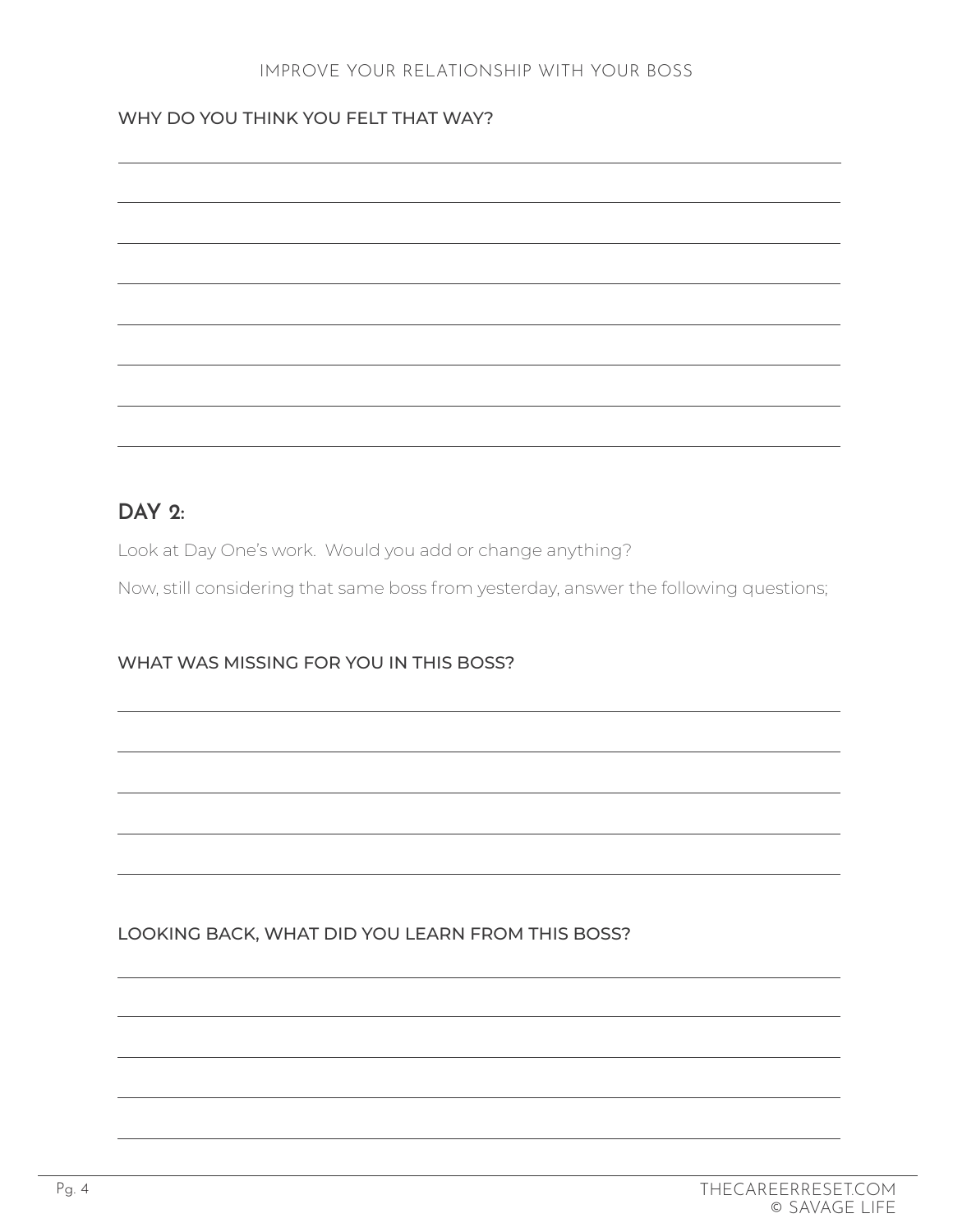#### WHAT COULD YOU HAVE LEARNED FROM THIS BOSS THAT YOU DIDN'T TAKE ADVANTAGE OF?

# **DAY 3:**

Today we move onto 'good bosses'. Again, we start general and move into a specific experience you've had. This can be a past experience or a current experience. If you've never had a good boss, you may want to reflect on why. And also, you can do this exercise using ANY authority figure in your life.

#### WHAT MAKES A BOSS A GOOD BOSS?

#### PICK A GOOD BOSS YOU'VE HAD IN THE PAST. WHAT MADE THEM A GOOD BOSS?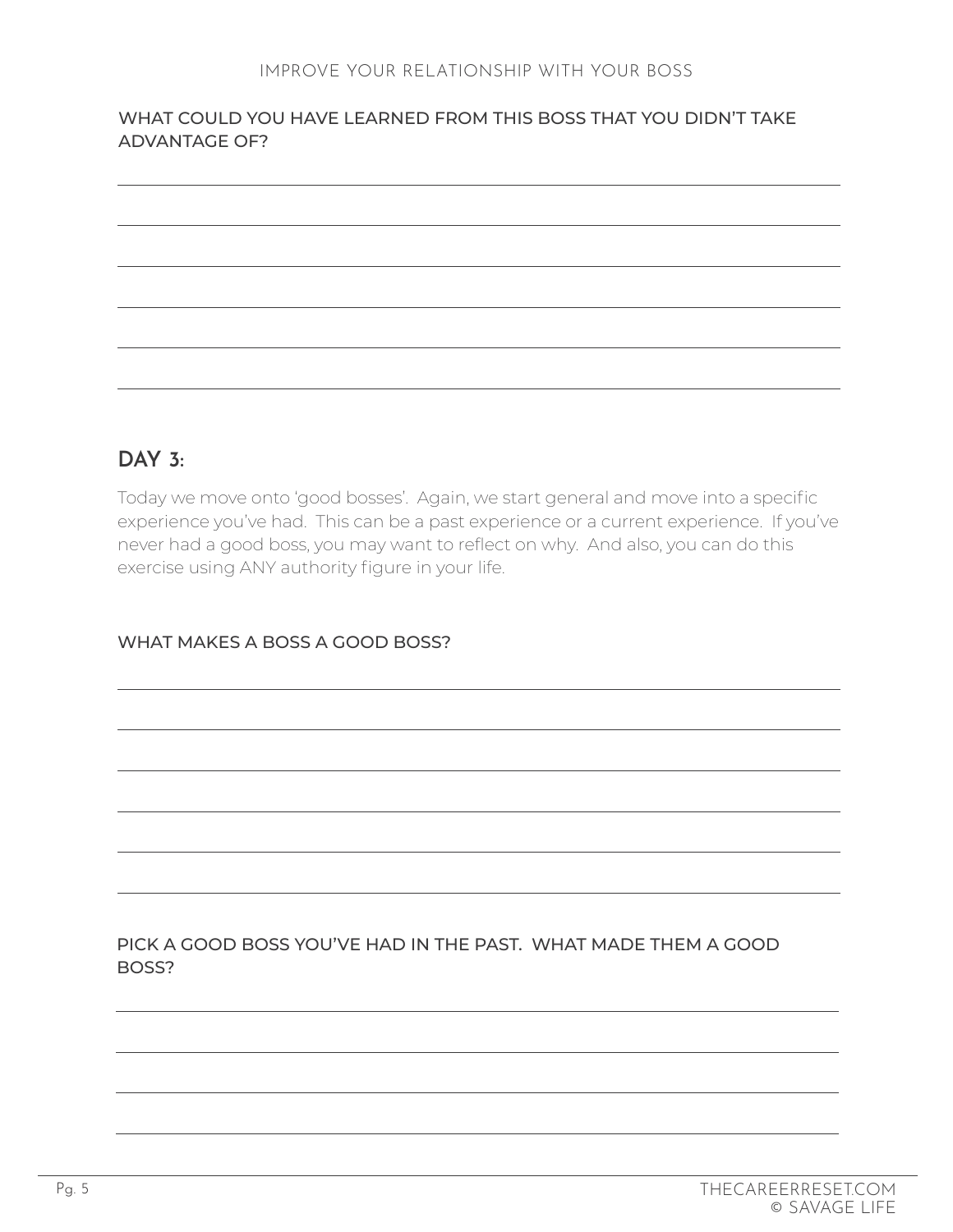| WHAT WERE YOUR TOP THREE THOUGHTS WHEN YOU WERE WORKING WITH<br><b>THAT BOSS?</b> |  |
|-----------------------------------------------------------------------------------|--|
|                                                                                   |  |
|                                                                                   |  |
|                                                                                   |  |
|                                                                                   |  |
|                                                                                   |  |
|                                                                                   |  |
| WHAT WERE YOUR TOP THREE FEELINGS?                                                |  |
|                                                                                   |  |
|                                                                                   |  |
|                                                                                   |  |
|                                                                                   |  |
| WHY DO YOU THINK YOU FELT THAT WAY?                                               |  |
|                                                                                   |  |
|                                                                                   |  |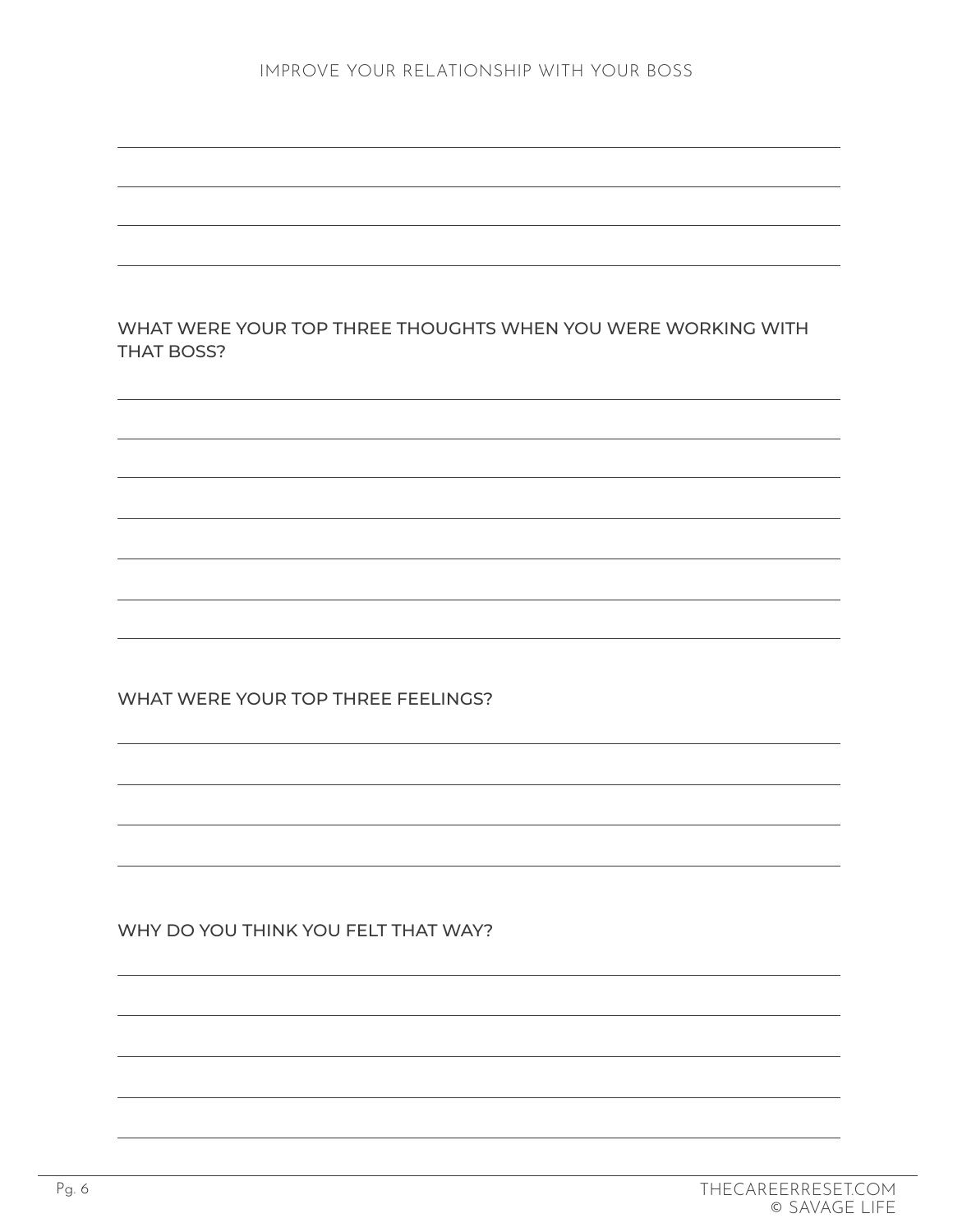# **DAY 4:**

Look at Day 3's work. Would you add or change anything? Now, still considering that same boss, answer the following questions;

#### WAS THERE ANYTHING MISSING FOR YOU IN THIS BOSS?

LOOKING BACK, WHAT DID YOU LEARN FROM THIS BOSS?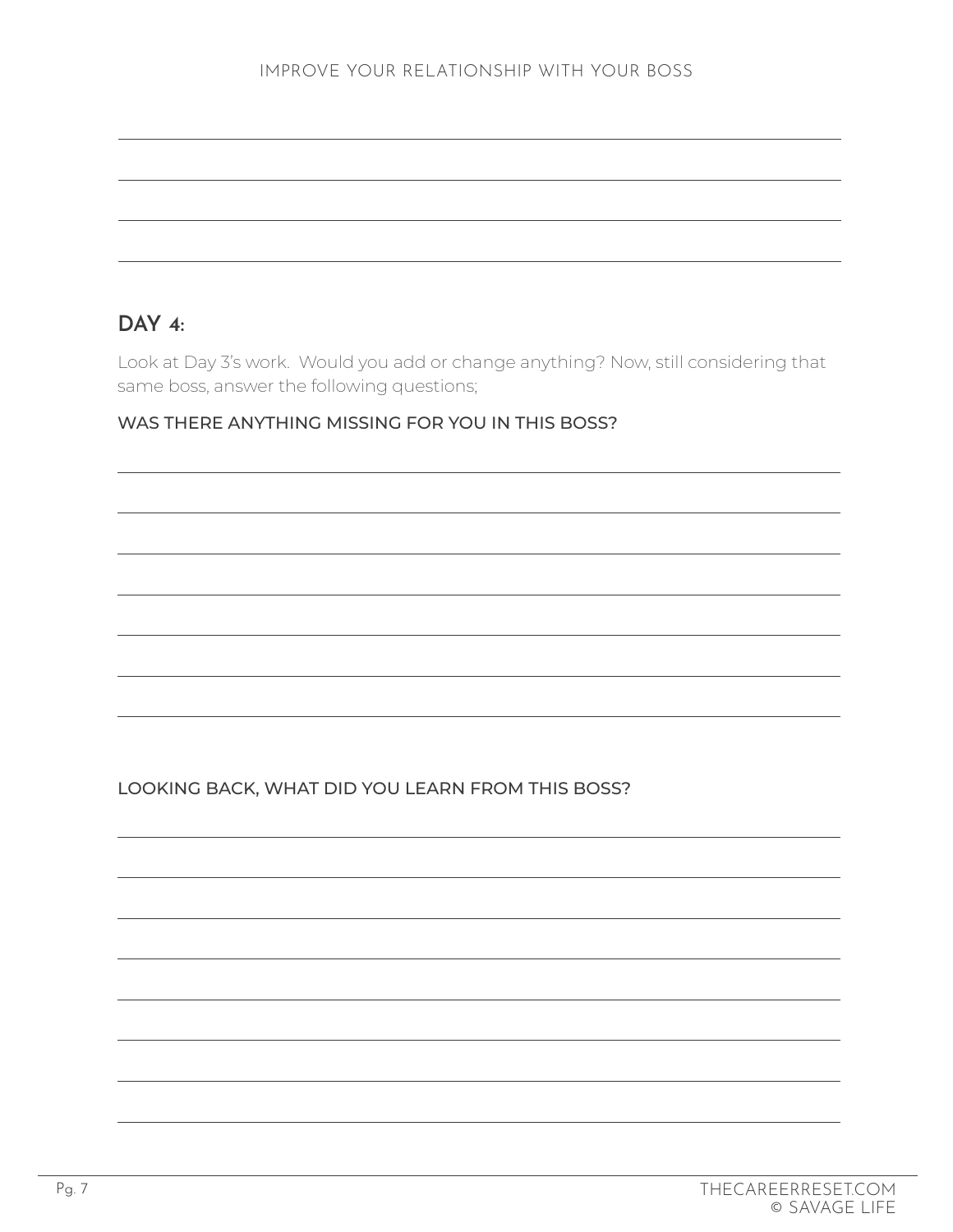#### WHAT COULD YOU HAVE LEARNED FROM THIS BOSS THAT YOU DIDN'T TAKE ADVANTAGE OF?

Now reflecting on the work you've done so far, what overall observations can you make regarding your perspective, thoughts or feelings on 'good bosses' and 'bad bosses'? Look for any trends or insights. You can't get this question wrong.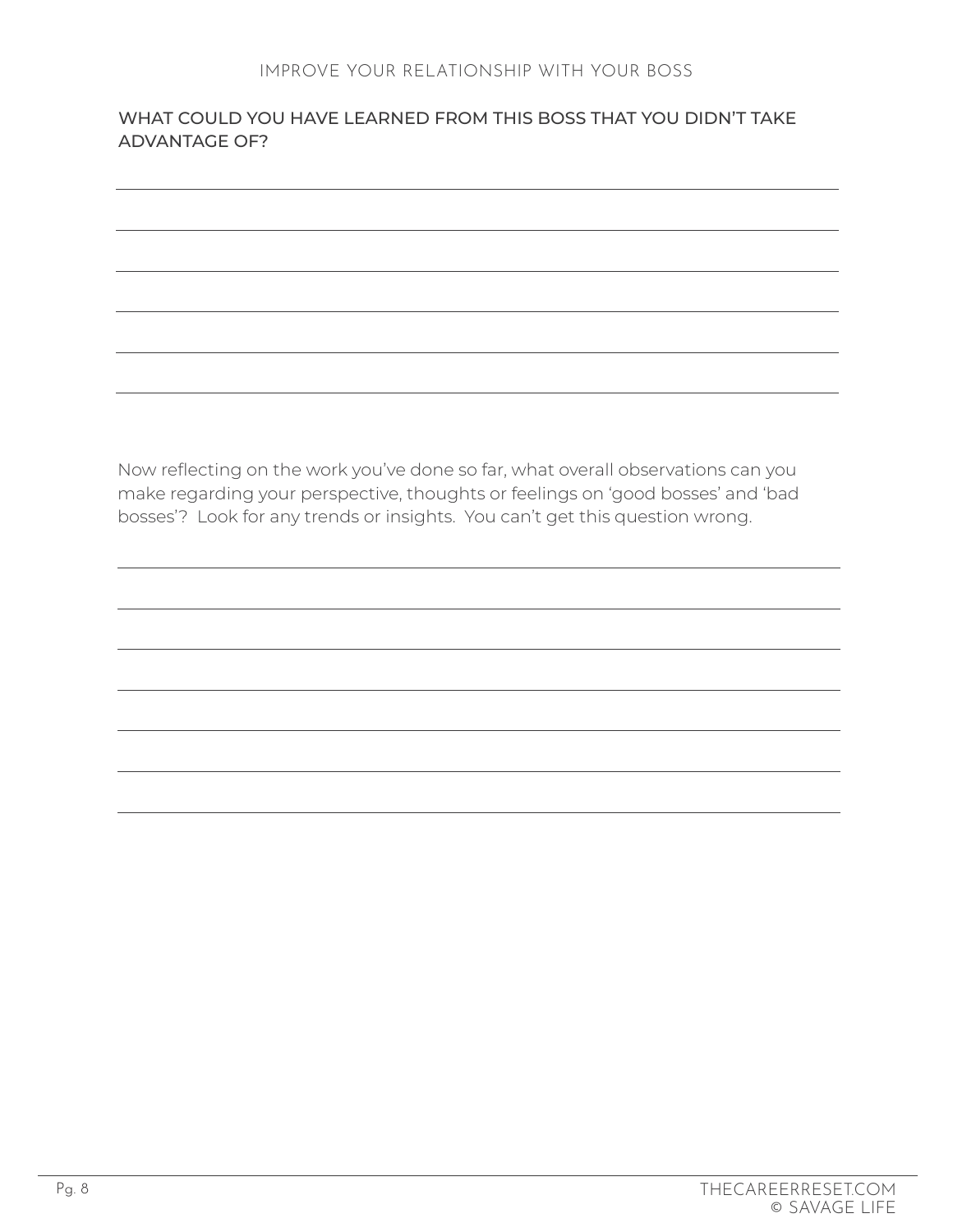# **SECTION 2: Practicing the Model**

Make sure you watch the "Take Your Power Back" video before doing the exercises. This video is approximately 45 minutes long at normal speed. Plan your time accordingly, or plan to watch the video in segments.

# **DAY 1:**

WHAT ARE THE MAIN CHALLENGES YOU HAVE WITH YOUR CURRENT BOSS. Note that if you are not challenged with a current boss, then pick a past challenging boss that you will use for this exercise.

PICK A RECENT SITUATION WHERE ONE OF THOSE CHALLENGING SITUATIONS CAME UP. DESCRIBE IT IN LESS THAN 100 WORDS *(p.s. You don't have to count the words - no one is checking - just keep it succinct)*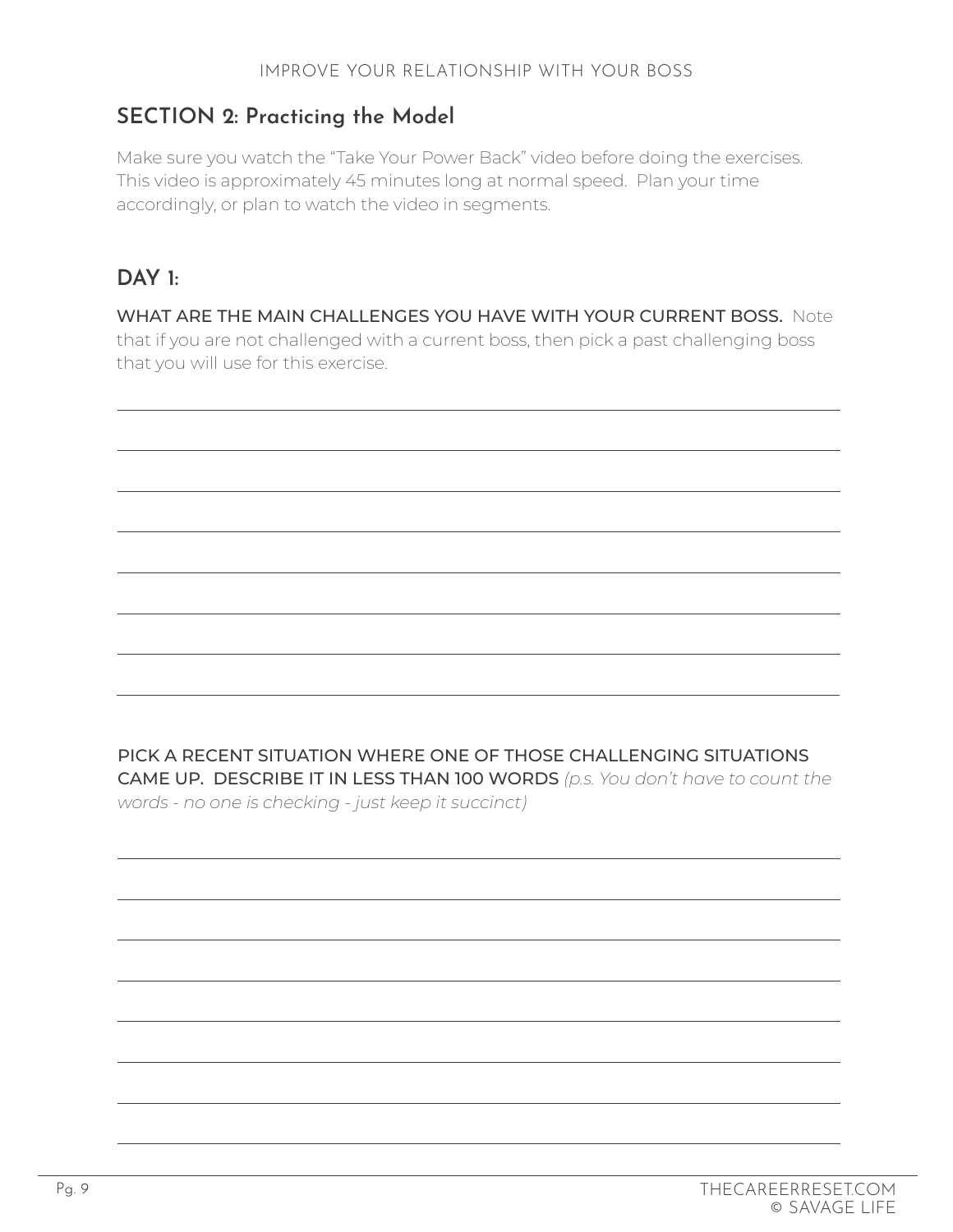# **DAY 2:**

Now you will start building an unintentional model based on this situation. Remember that unintentional models help you understand your reactive thoughts and feelings about a situation.

#### NAME YOUR CIRCUMSTANCE.



Based on the situation you described on Day 1 of this section, name the circumstance. A circumstance is an indisputable fact. No opinion allowed. Use as few words as possible and avoid including descriptive words including adjectives and adverbs.

A circumstance would be something like.

- » *MET WITH BOSS.*
- » *BOSS SAID "exact quote".*
- » *BOSS GAVE ME ASSIGNMENT.*
- » *BOSS TEXTED ME "exact text".*

If you are unsure - try your best and bring your model to a class or post in ASK A COACH.

# DO A THOUGHT DOWNLOAD

A thought download is a random list of thoughts that you have about that circumstance. Just list the thoughts in a stream of consciousness and try not to censor or edit yourself as you go. Fill this area (or page in journal) with thoughts.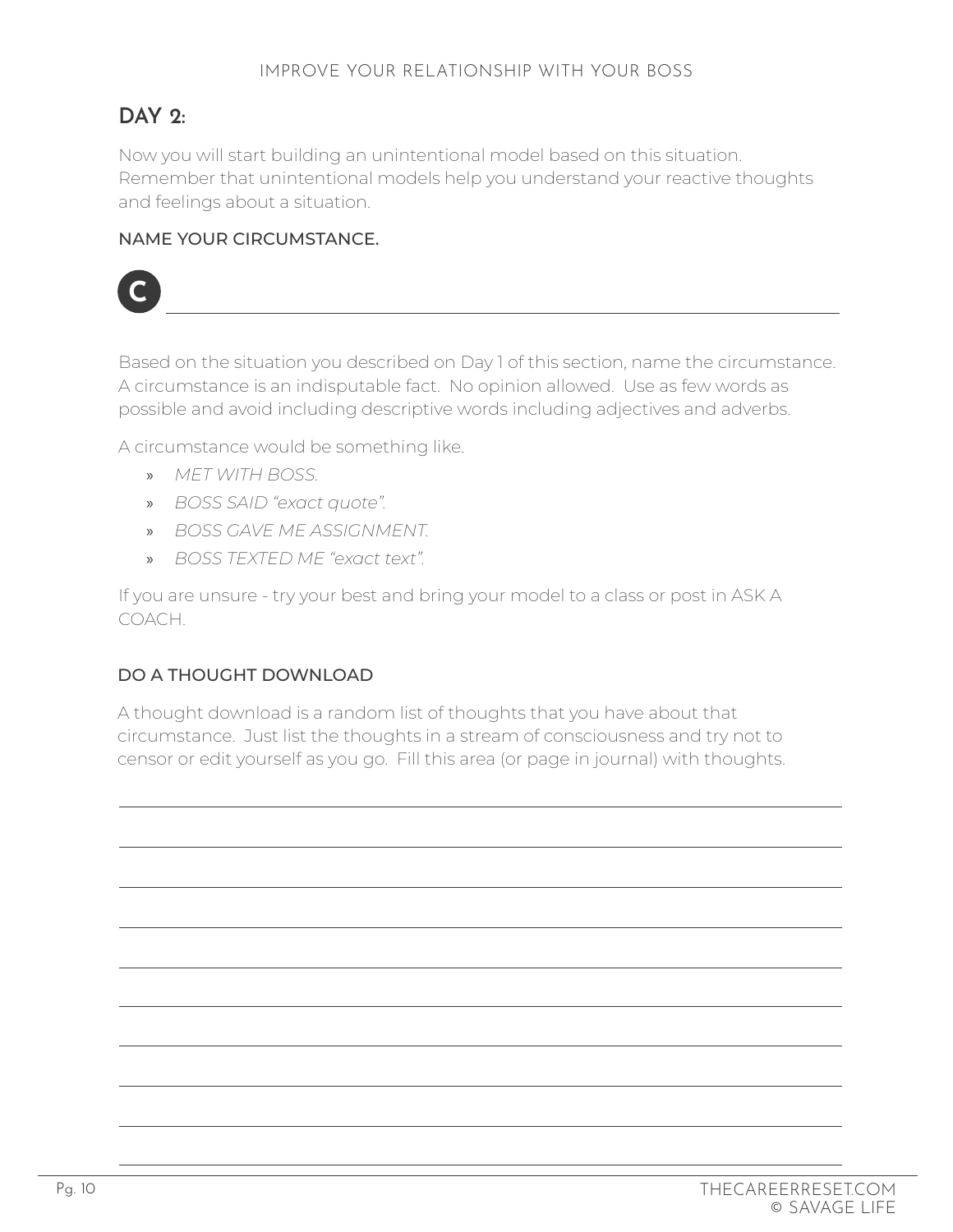#### PICK A MAIN THOUGHT YOU WANT TO PUT IN THE T-LINE OF THE MODEL:

A thought is a single sentence or phrase. Avoid layering thoughts in your T-line by using AND, OR, BUT, etc. One single thought is all you need.



#### WHAT IS THE FEELING GENERATED BY THAT THOUGHT.

A feeling is one word. Some people use the word 'feeling' to describe a thought, e.g. I feel like this will never end. This is not a feeling. It's a thought.

A feeling is one word, *e.g. frustrated, devastated, anxious, tentative, happy, excited, love, compassion, etc.*



#### WHAT ACTIONS DID YOU TAKE FROM THIS FEELING?

List as many actions as you take or avoid taking. If you get stuck, consider exploring these three areas;

- » *What you did or avoided doing*
- » *What you said or avoided saying to other people*
- » *What you said to yourself*

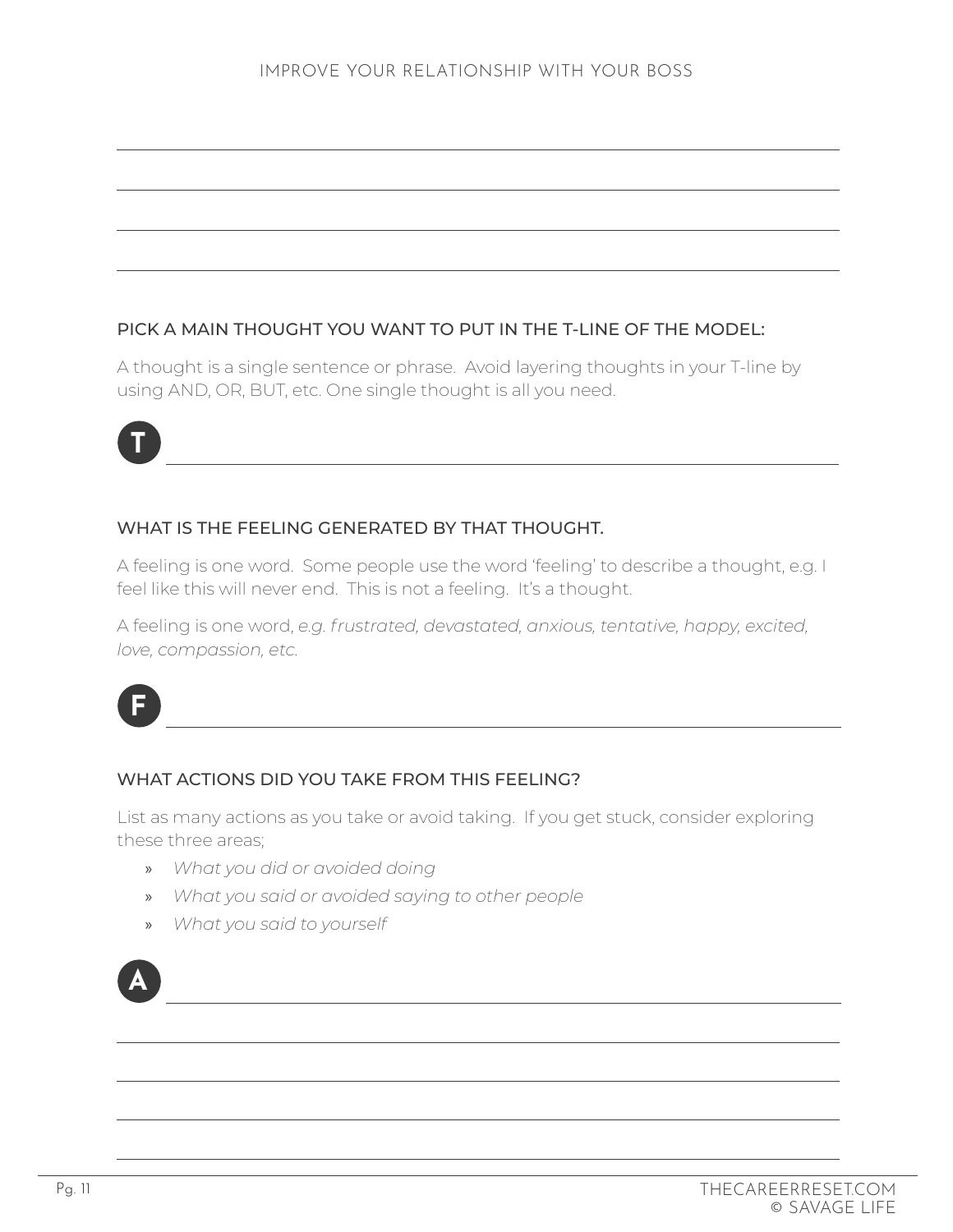#### BASED ON THESE ACTIONS, WHAT WAS YOUR RESULT?

Only you belong in your result line. What was the result you created. If you're stuck, you can actually start your result with *"I created …. Or I made …. Or I achieved"*



# **DAY 3:**

Do a model a day for the next three days.

#### PICK A CIRCUMSTANCE - BE AS SPECIFIC AS YOU CAN BE.



#### DO A THOUGHT DOWNLOAD.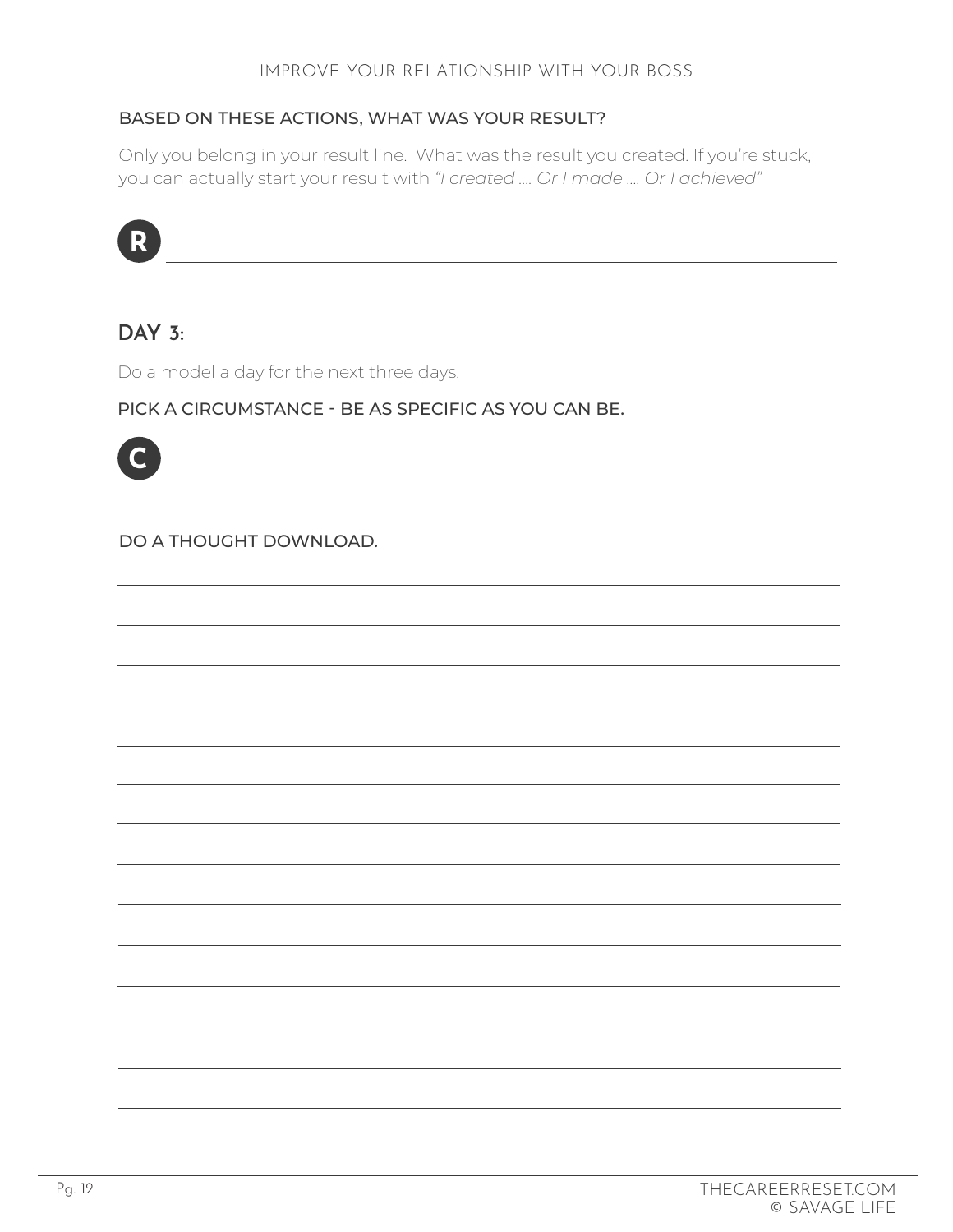PICK A THOUGHT.



WHAT FEELING DOES THAT THOUGHT GENERATE.



WHAT ACTIONS DO YOU TAKE FROM THAT FEELING?



#### WHAT IS YOUR RESULT?



# **DAY 4:**

From now on, we will just put the model format in the exercise book. It is still recommended to do a thought download before you choose your thought. However, you can use a separate sheet of paper/journal to do your thought download and then bring your main thought into the model.

<u> 1989 - Johann Barbara, martxa alemaniar a</u>



**F**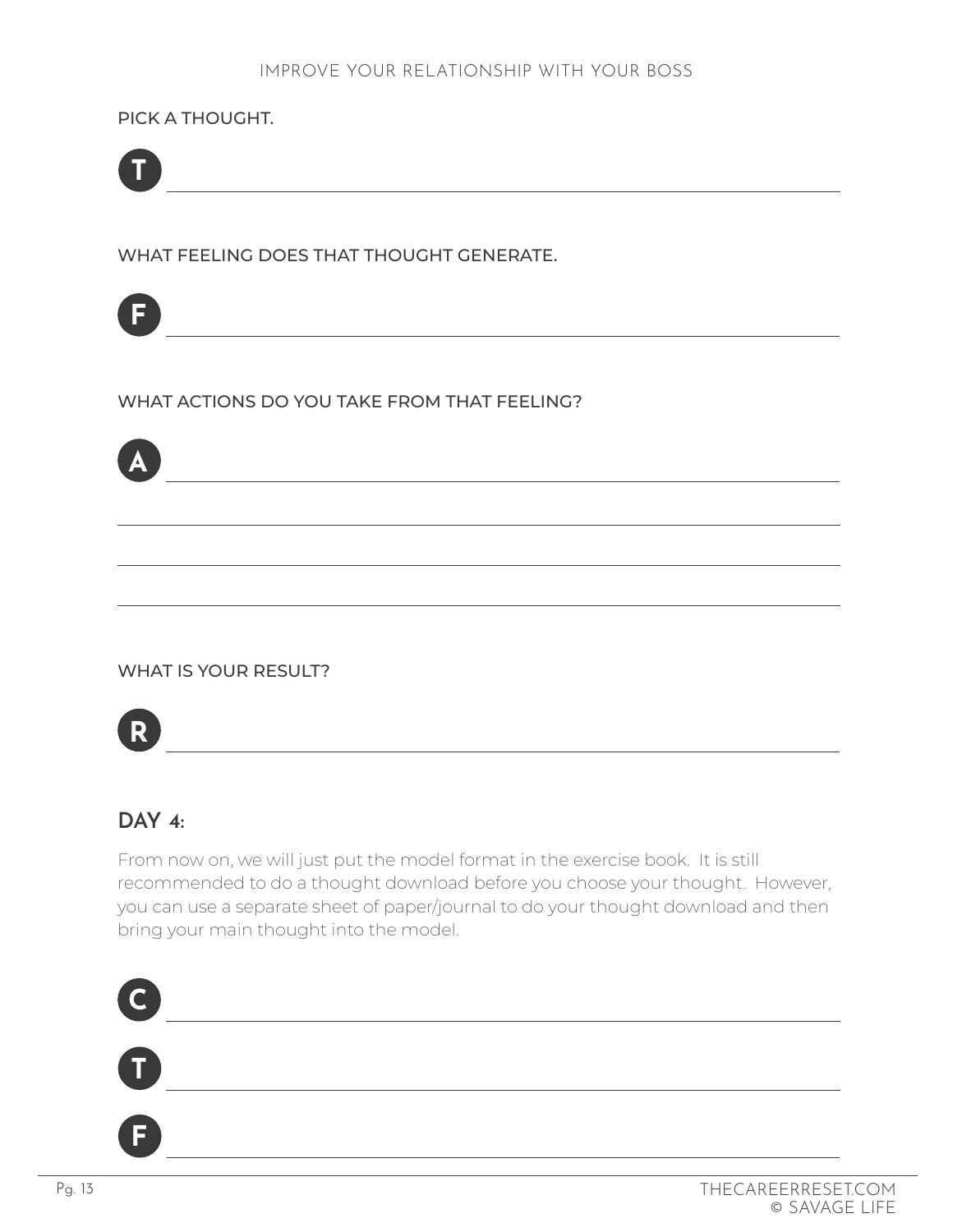

# **DAY 6:**

For the next three days, we will start exploring your models more deeply before moving to an intentional model. Do a model and then answer some questions to help you reflect on the model.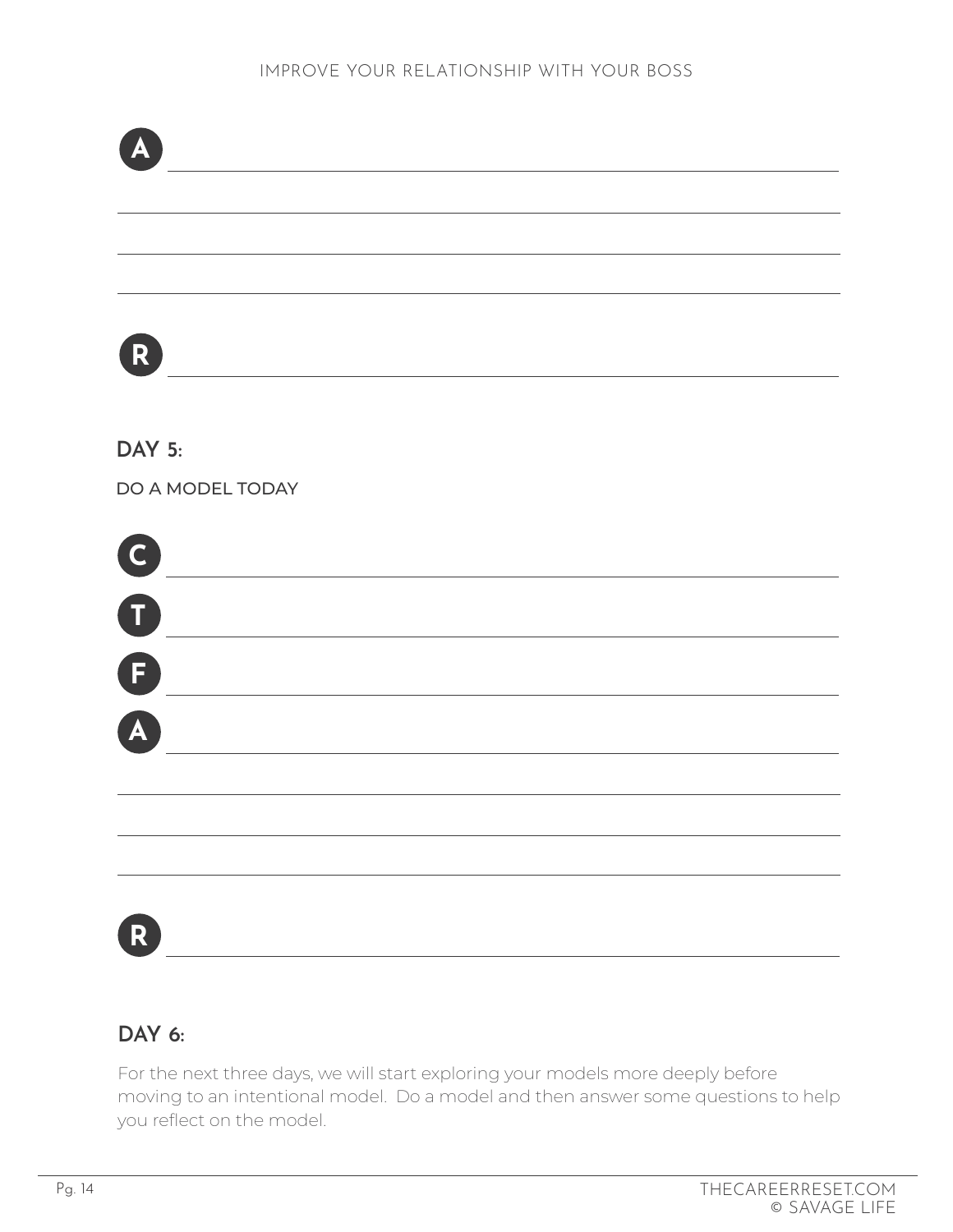FIRST DO A MODEL.

| C           |  |
|-------------|--|
| $\bullet$   |  |
| $\bigoplus$ |  |
| A           |  |
|             |  |
|             |  |
|             |  |
|             |  |
| R           |  |
|             |  |

CAN YOU SEE THAT YOU ARE CHOOSING TO MAKE YOUR CIRCUMSTANCE MEAN YOUR THOUGHT?

DO YOU SEE THAT BETWEEN WHAT HAPPENED (*YOUR CIRCUMSTANCE*) AND HOW YOU FEEL, IS YOUR THOUGHT PROCESS?

DO YOU SEE THIS THOUGHT IS A CHOICE? WHY OR WHY NOT?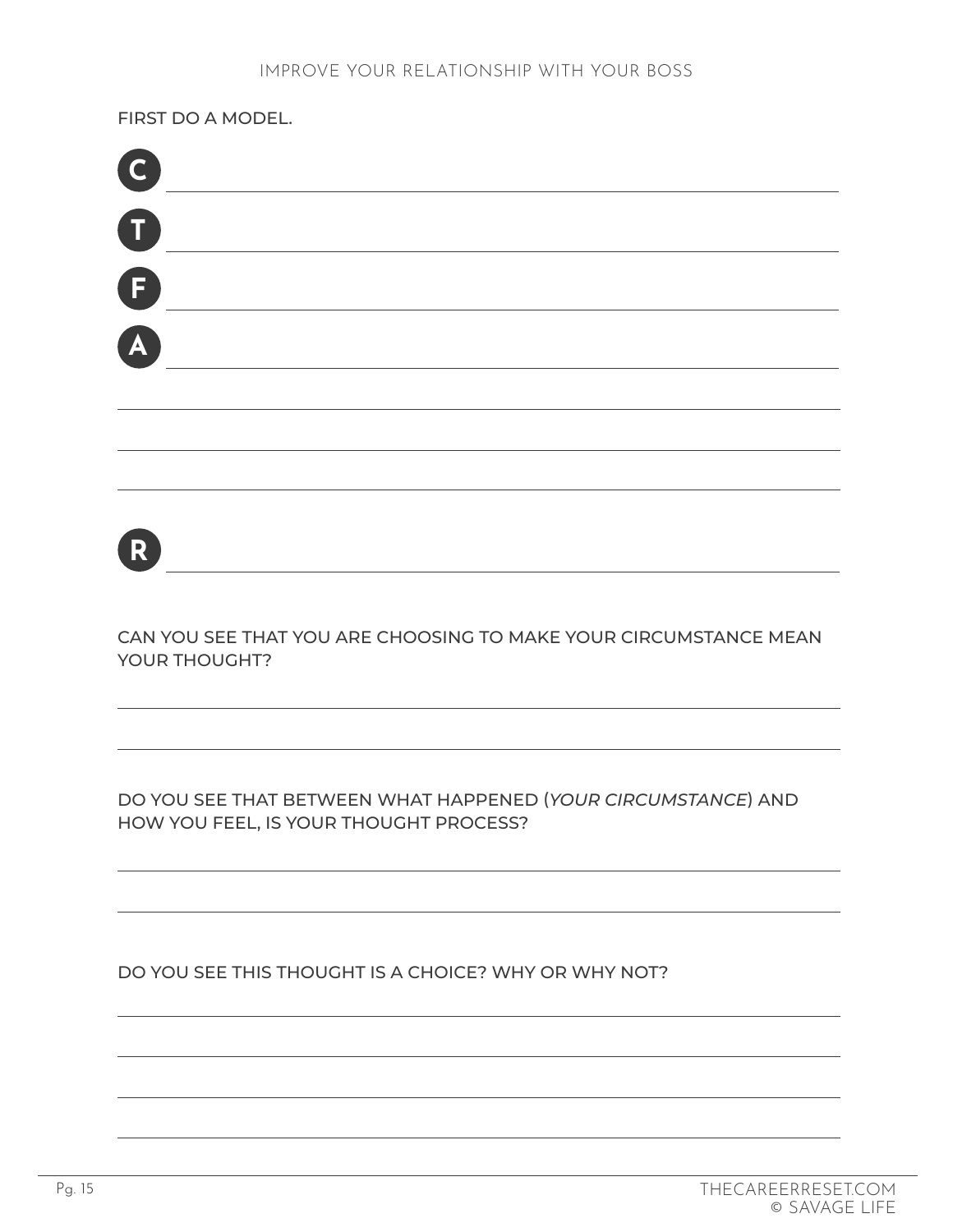WHY ARE YOU CHOOSING TO THINK THIS THOUGHT?

IS THERE AN UPSIDE TO THINKING THIS THOUGHT? EXPLAIN. WHAT ARE YOUR THOUGHTS ABOUT THE RESULT YOU ARE GENERATING?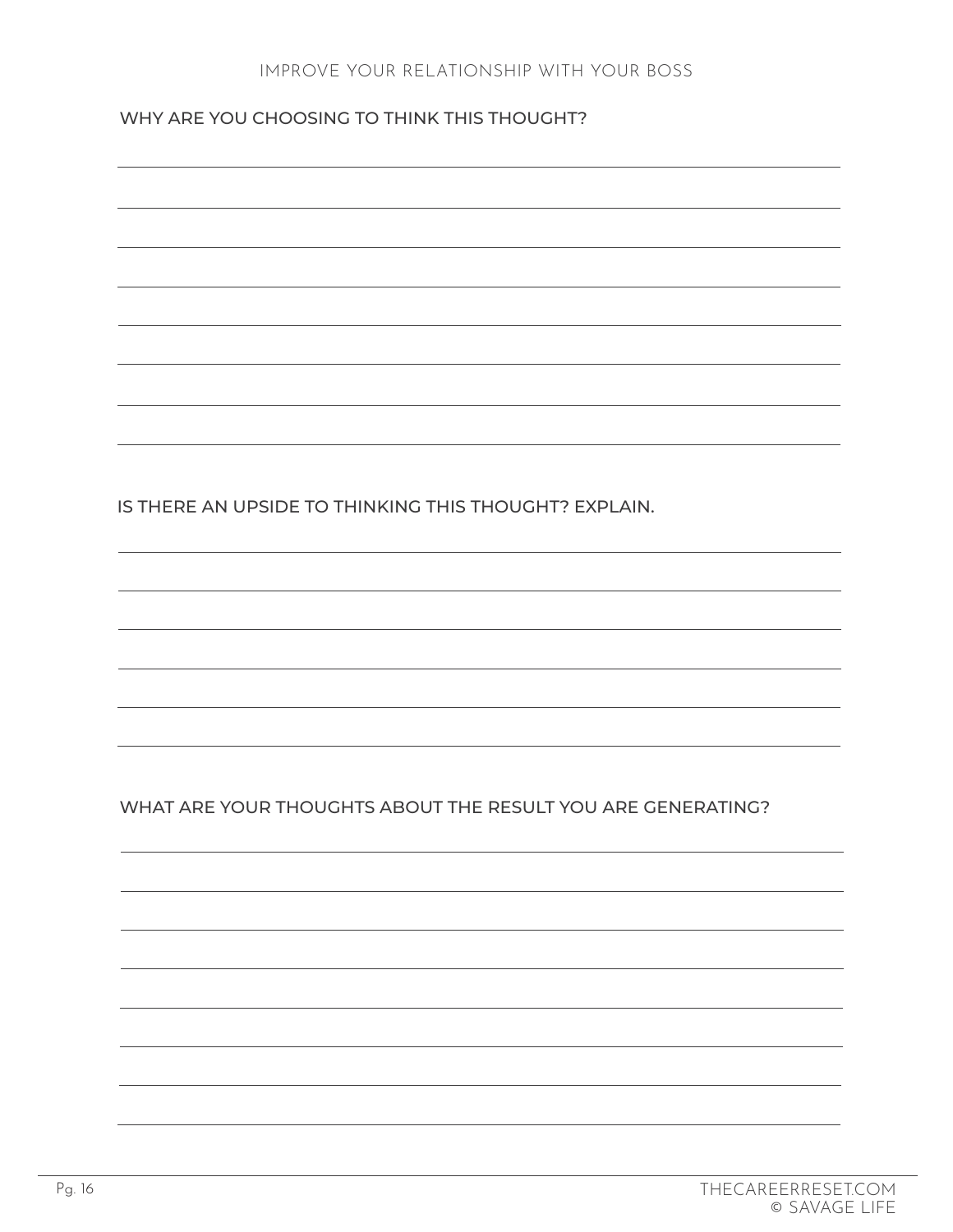#### DO YOU SEE THAT THIS THOUGHT IS GENERATING ONE KIND OF EXPERIENCE, AND ANOTHER THOUGHT WOULD GENERATE ANOTHER KIND OF EXPERIENCE?



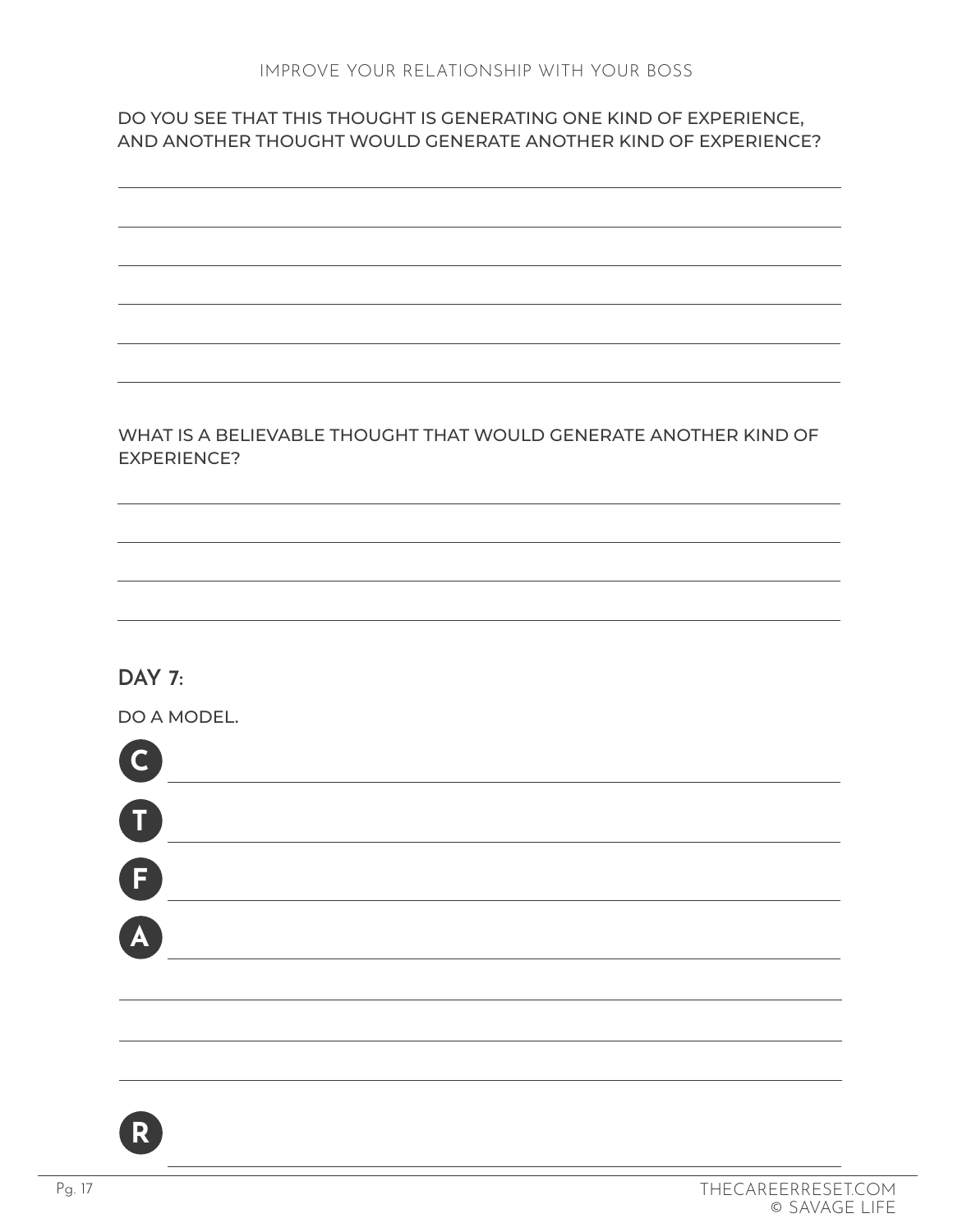CAN YOU SEE THAT YOU ARE CHOOSING TO MAKE YOUR CIRCUMSTANCE MEAN YOUR THOUGHT?

DO YOU SEE THAT BETWEEN WHAT HAPPENED (*YOUR CIRCUMSTANCE*) AND HOW YOU FEEL, IS YOUR THOUGHT PROCESS?

DO YOU SEE THIS THOUGHT IS A CHOICE? WHY OR WHY NOT?

WHY ARE YOU CHOOSING TO THINK THIS THOUGHT?

IS THERE AN UPSIDE TO THINKING THIS THOUGHT? EXPLAIN.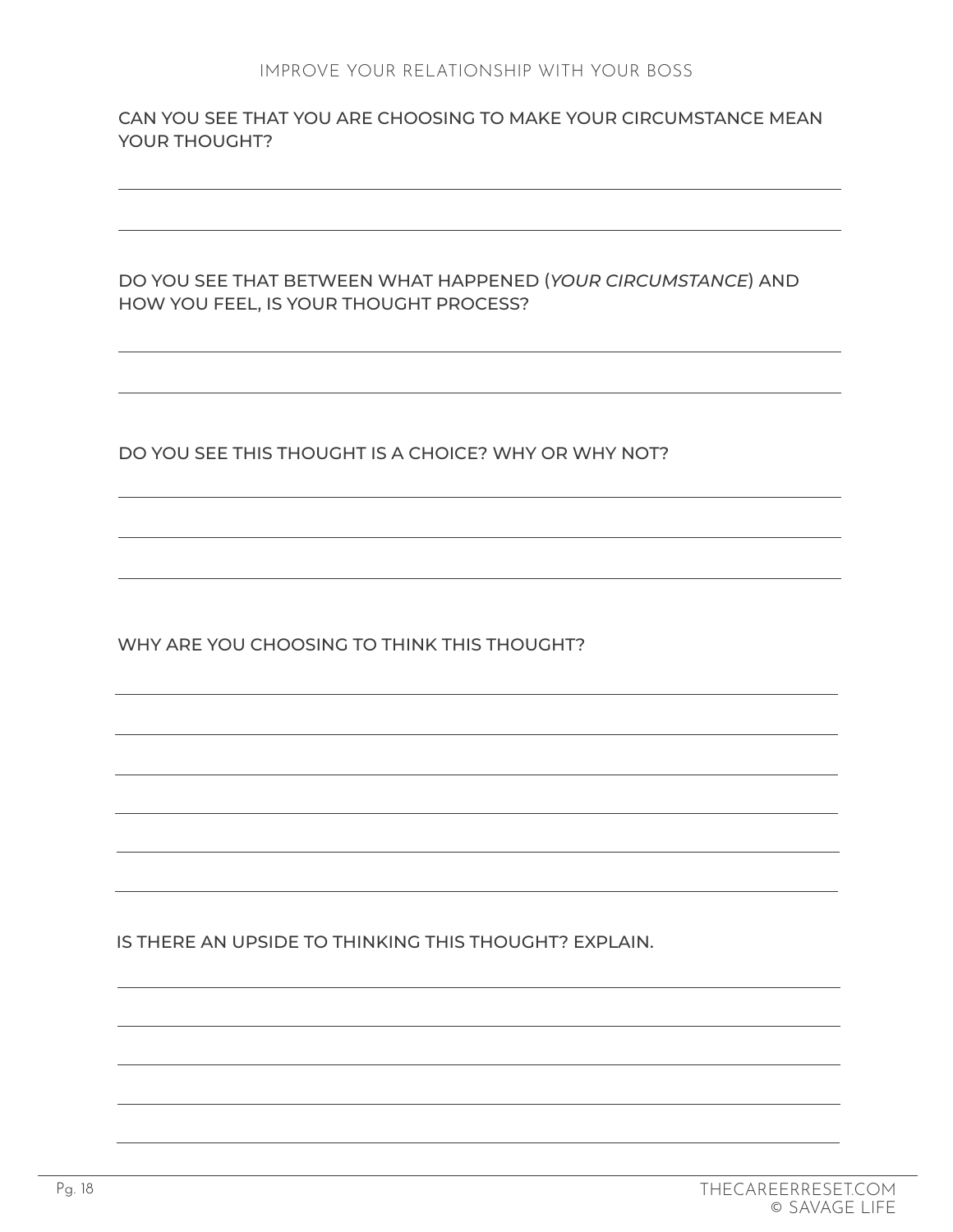WHAT ARE YOUR THOUGHTS ABOUT THE RESULT YOU ARE GENERATING?

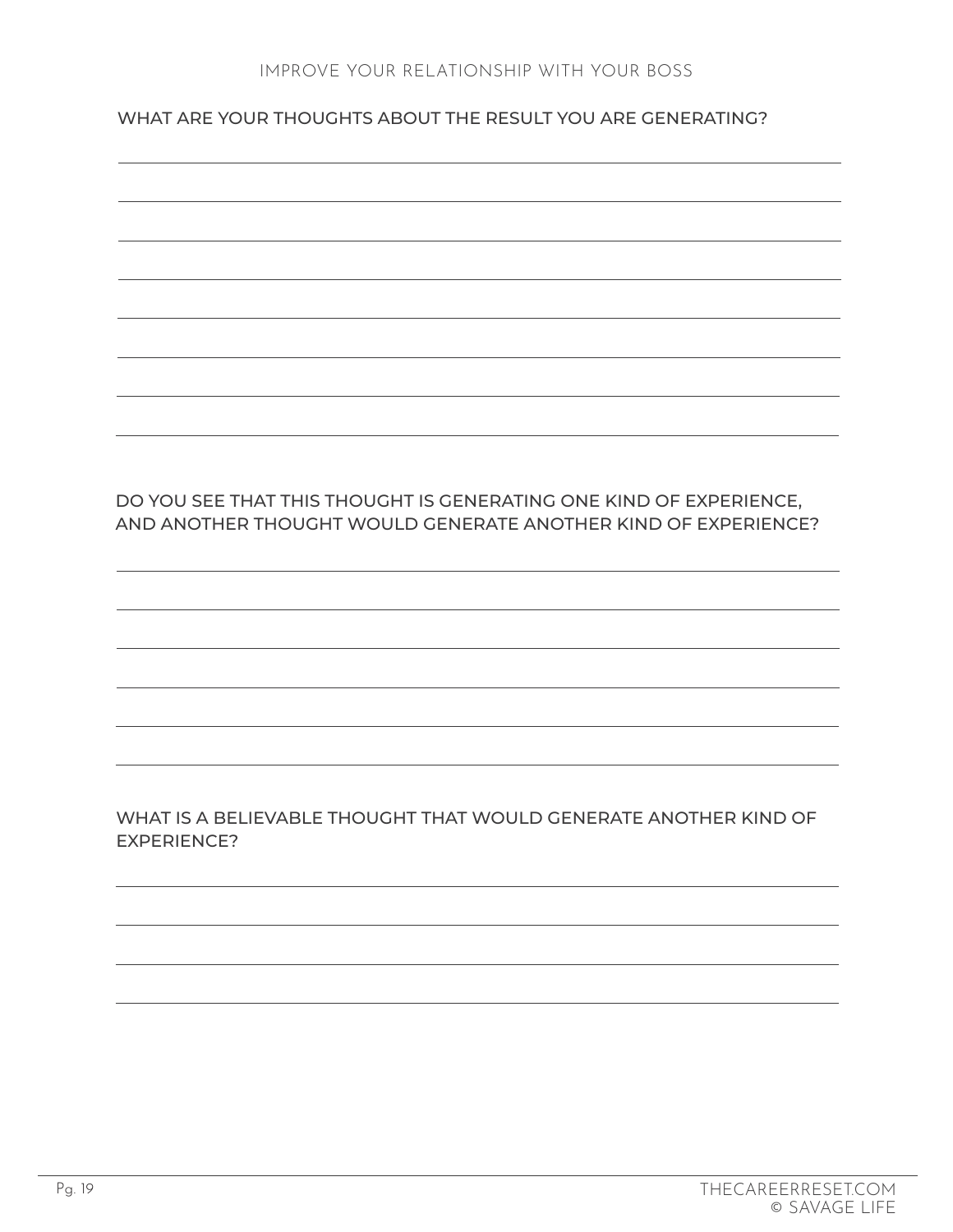# **DAY 8:**

DO A MODEL

| O                |  |  |  |
|------------------|--|--|--|
| $\mathbf \Omega$ |  |  |  |
| G                |  |  |  |
| A                |  |  |  |
|                  |  |  |  |



CAN YOU SEE THAT YOU ARE CHOOSING TO MAKE YOUR CIRCUMSTANCE MEAN YOUR THOUGHT?

DO YOU SEE THAT BETWEEN WHAT HAPPENED (*YOUR CIRCUMSTANCE*) AND HOW YOU FEEL, IS YOUR THOUGHT PROCESS?

DO YOU SEE THIS THOUGHT IS A CHOICE? WHY OR WHY NOT?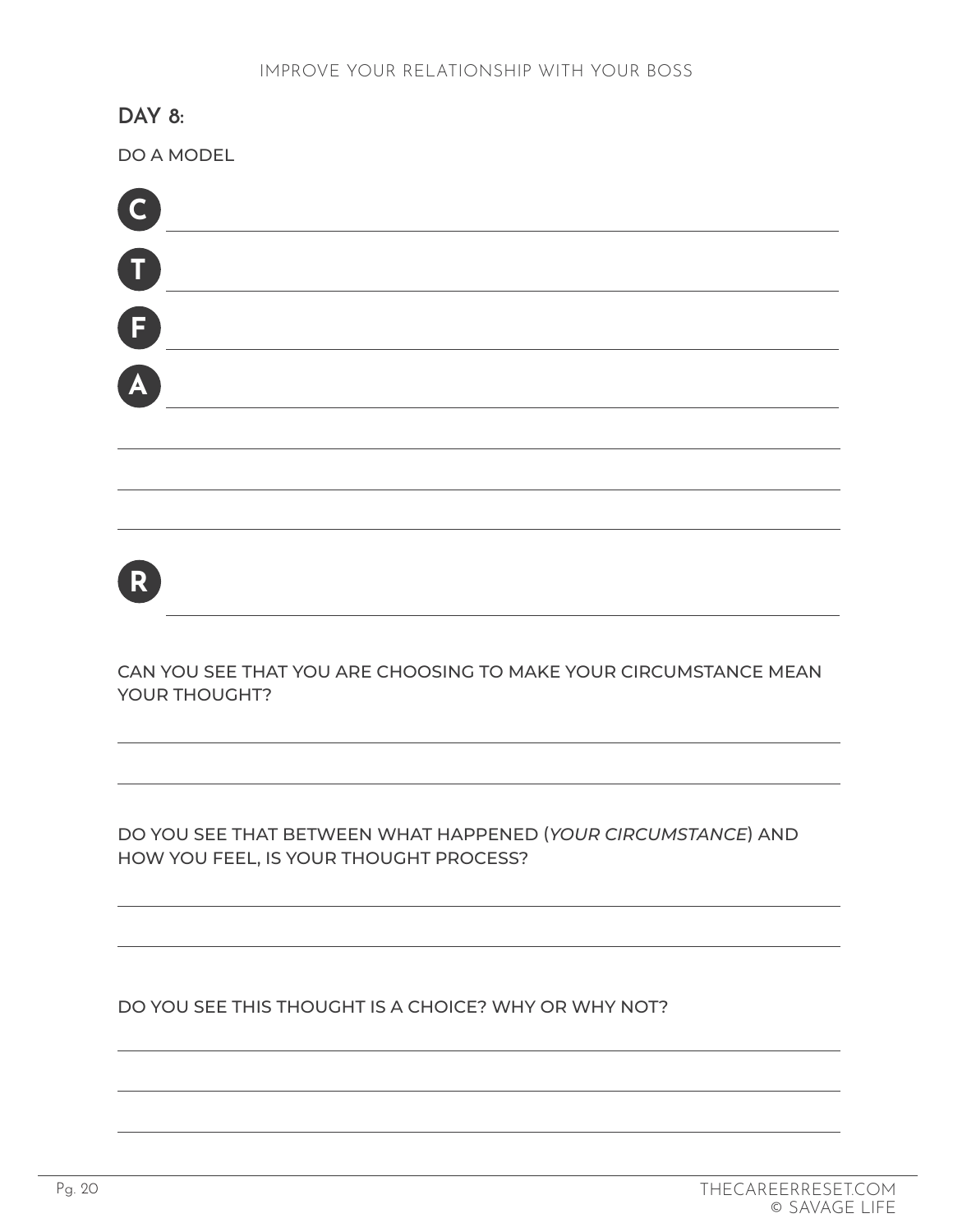#### WHY ARE YOU CHOOSING TO THINK THIS THOUGHT?

IS THERE AN UPSIDE TO THINKING THIS THOUGHT? EXPLAIN.

WHAT ARE YOUR THOUGHTS ABOUT THE RESULT YOU ARE GENERATING?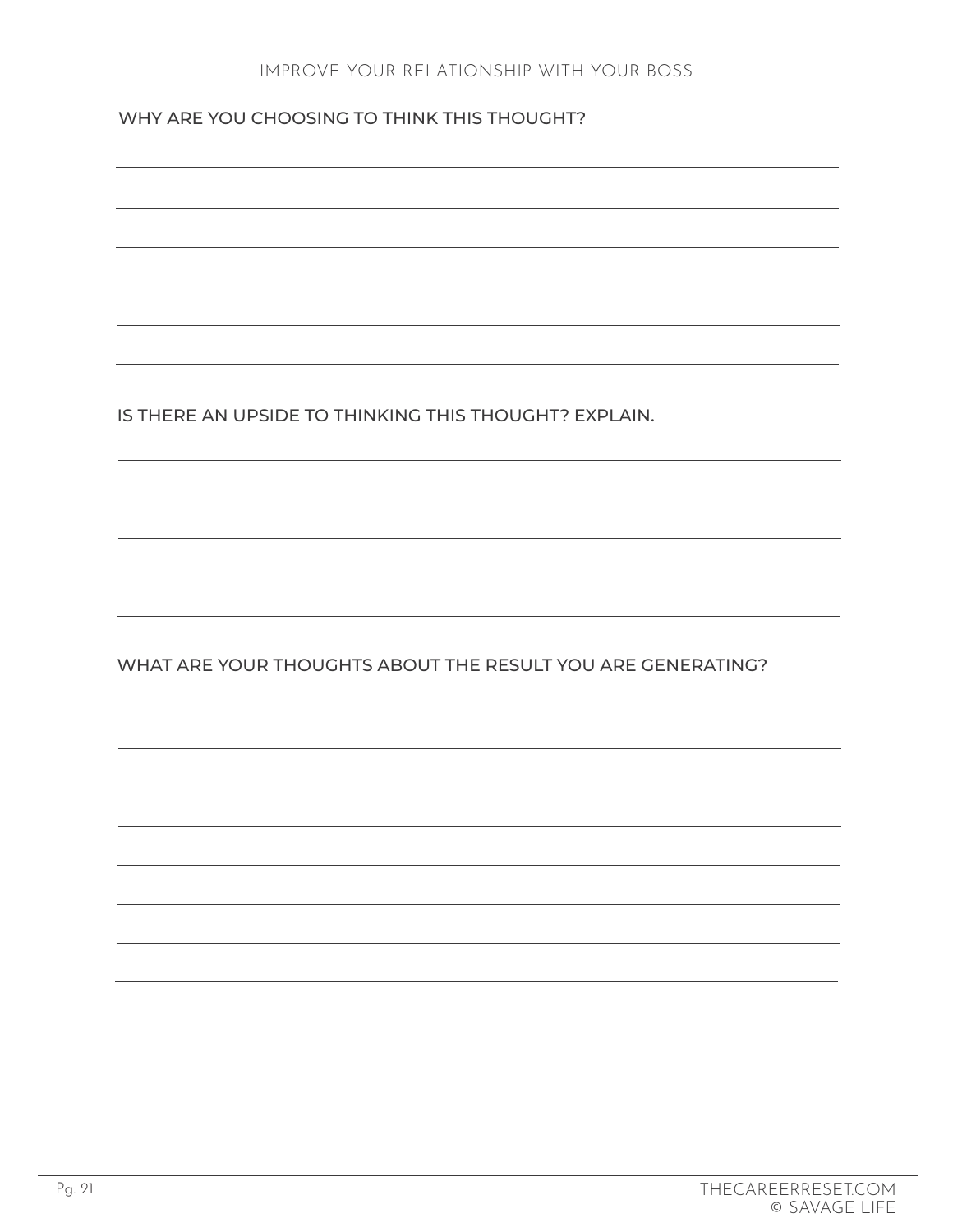#### DO YOU SEE THAT THIS THOUGHT IS GENERATING ONE KIND OF EXPERIENCE, AND ANOTHER THOUGHT WOULD GENERATE ANOTHER KIND OF EXPERIENCE?

#### WHAT IS A BELIEVABLE THOUGHT THAT WOULD GENERATE ANOTHER KIND OF EXPERIENCE?

# **DAY 9:**

Start moving to an intentional model. So far, you've practiced building models and exploring why that model is showing up for you. Today you will start creating an intentional model.

Let's start with building an unintentional model for a specific circumstance that happened with your boss.

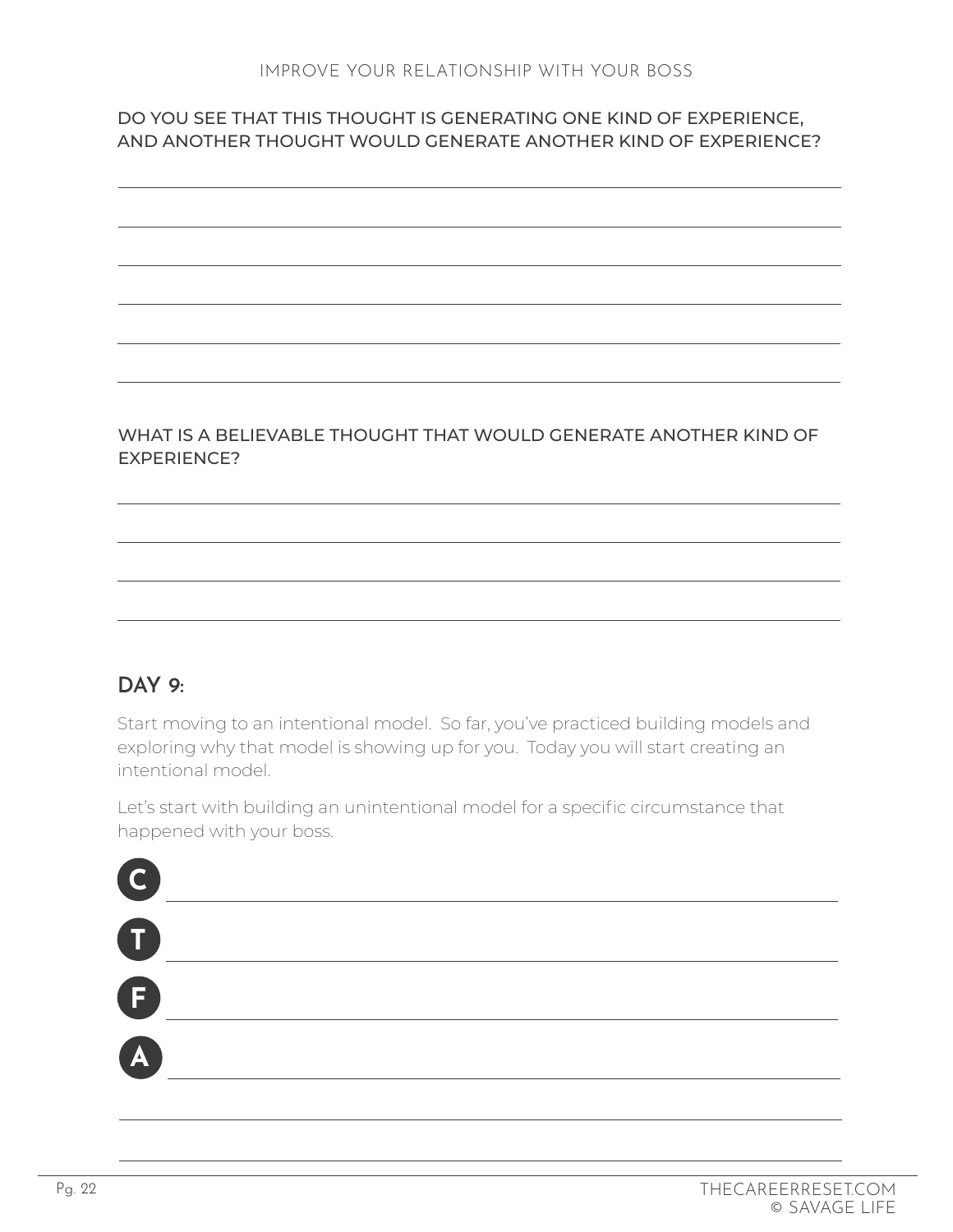

Now let's build an intentional model. First keep the C-line the same.

Next, you can start your intentional model anywhere in the model. Is there a specific way you want to feel? Or a specific result you want? Is there a specific action you want to take?

Pick where you want to start and the notes underneath the model will help you build out your intentional model.



*Same circumstance*



*Make sure whatever thought you choose is believable to you. Focus on only ONE thought in each model*

- » *If you're starting with a thought, ask yourself what believable thought do I want to think instead?*
- » *If you've already identified a feeling, ask yourself what would I need to think to generate that feeling.*



*Remember that feelings are one word. Stay focused on one feeling in each model*

- » *If you're starting with a feeling, ask yourself what feeling do you want to feel?*
- » *If you've already identified a thought, ask yourself what feeling would that thought generate?*
- » *If you've already identified the action, ask yourself how would I need to feel to generate that action?*



*This is an action that YOU will take. You can't control the actions of other people.*

- » *If you're starting with a action, ask yourself what action do you want to take?*
- » *If you've already identified a feeling, ask yourself what action would that feeling generate?*
- » *If you've already identified the result you want, ask yourself how would I need to act, or what would I need to do, to generate that result?*



*This is a result about you.*

- » *If you're starting with a result, ask yourself what result do I want?*
- » *If you've already identified an action, ask yourself what result will I get from that action?*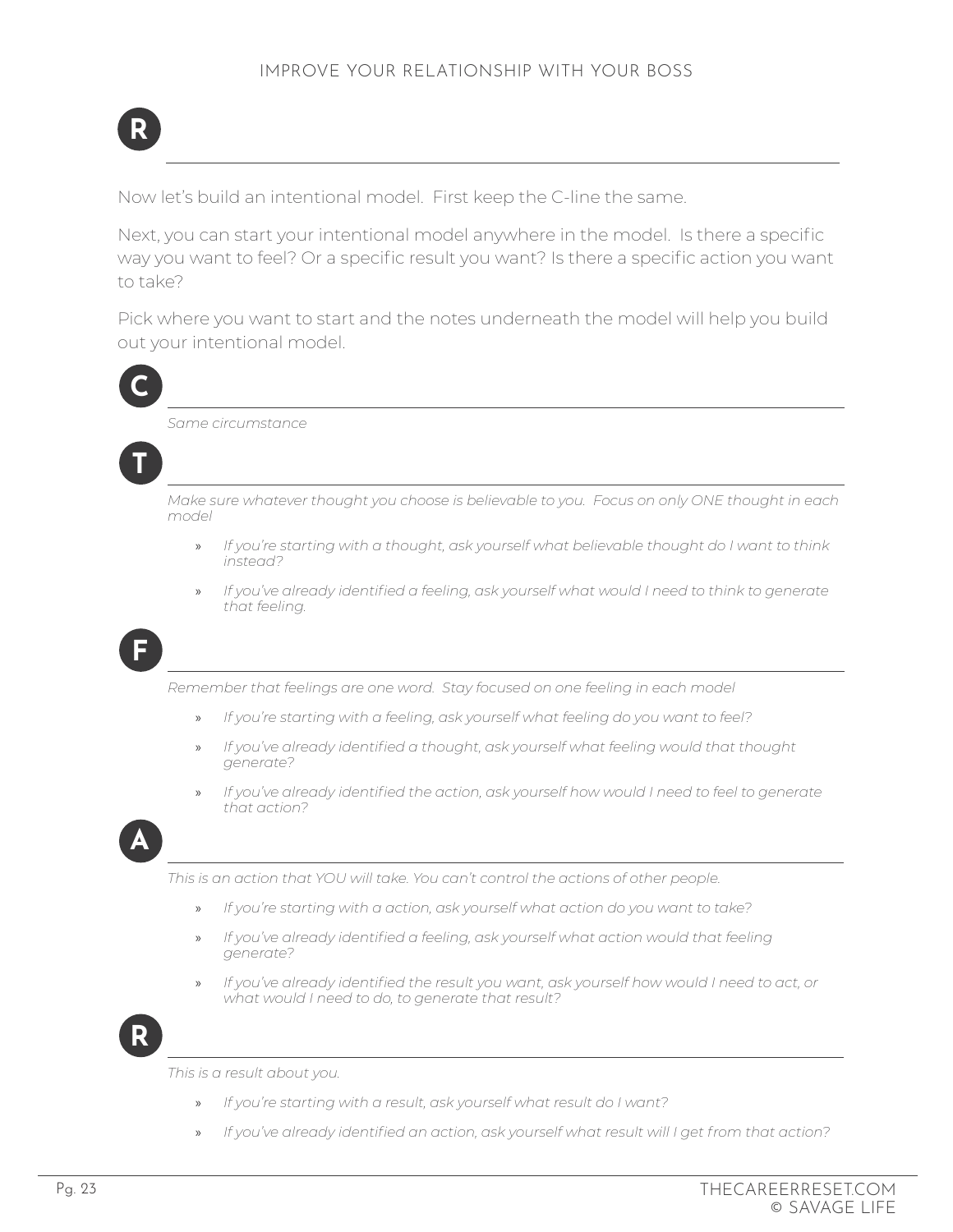# **DAY 10:**

Do intentional and unintentional models for the next two days.

# **UNINTENTIONAL MODEL:**



# **INTENTIONAL MODEL:**



# **DAY 11:**

**UNINTENTIONAL MODEL:**



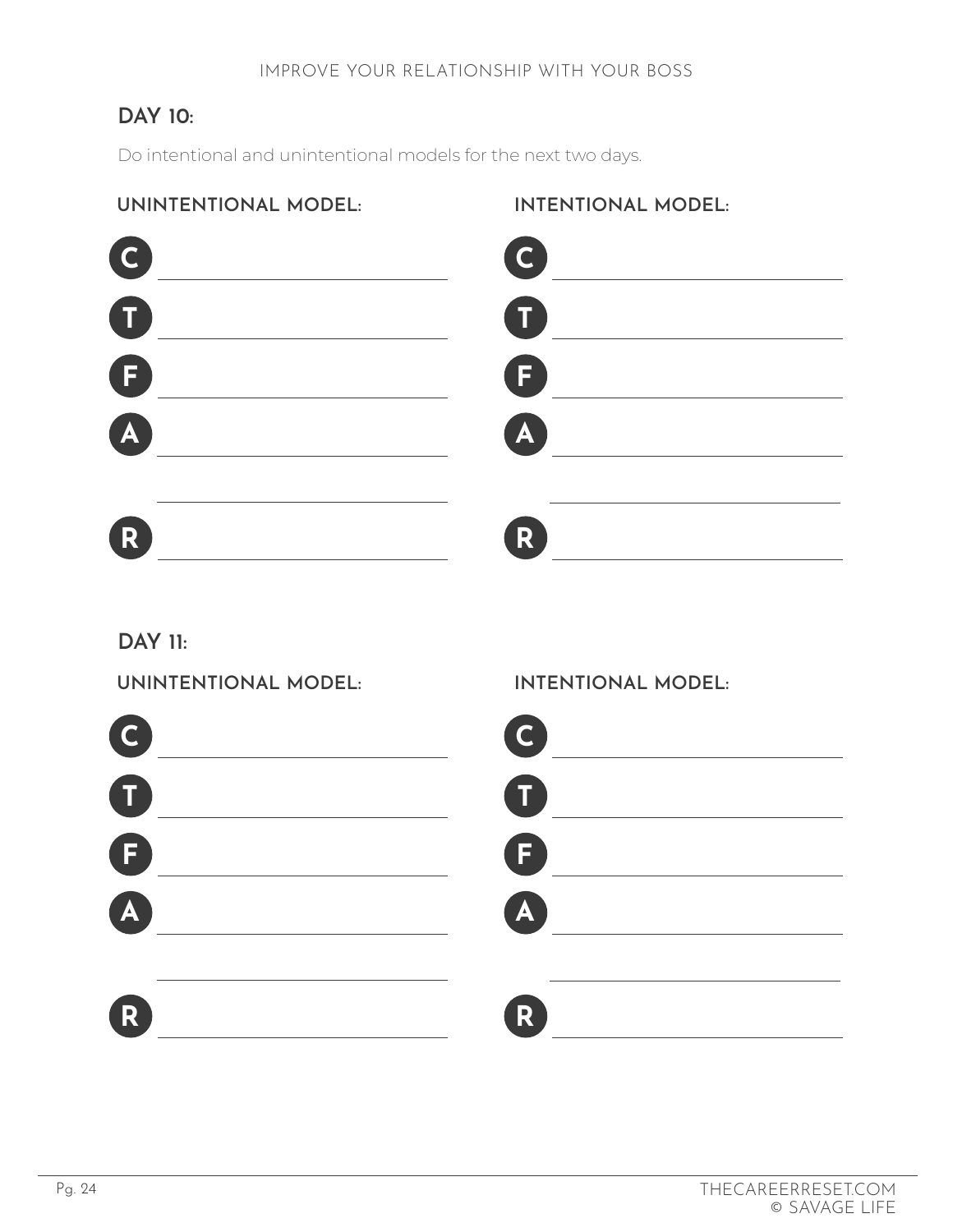# **DAY 12:**

WHAT DIFFERENCES ARE YOU ALREADY SEEING IN YOUR EXPERIENCE WITH YOUR BOSS?

Note - from here it's recommended that you continue to do models every day.

The intention is to build your muscle of awareness of situations that you are creating for yourself. A journal will help you keep your models together, but as a resource, we have added several pages of models at the back of this workbook for your convenience.

# **SECTION 3: Understand Your Relationship With Your Boss**

There are three types of thoughts that impact our relationship with our boss.

- » *What I think they think of me*
- » *What I think of them*
- » *What I think of me in relation to them.*

# **DAY 1:**

MAKE A LIST OF THE THINGS YOU THINK YOUR BOSS THINKS ABOUT YOU.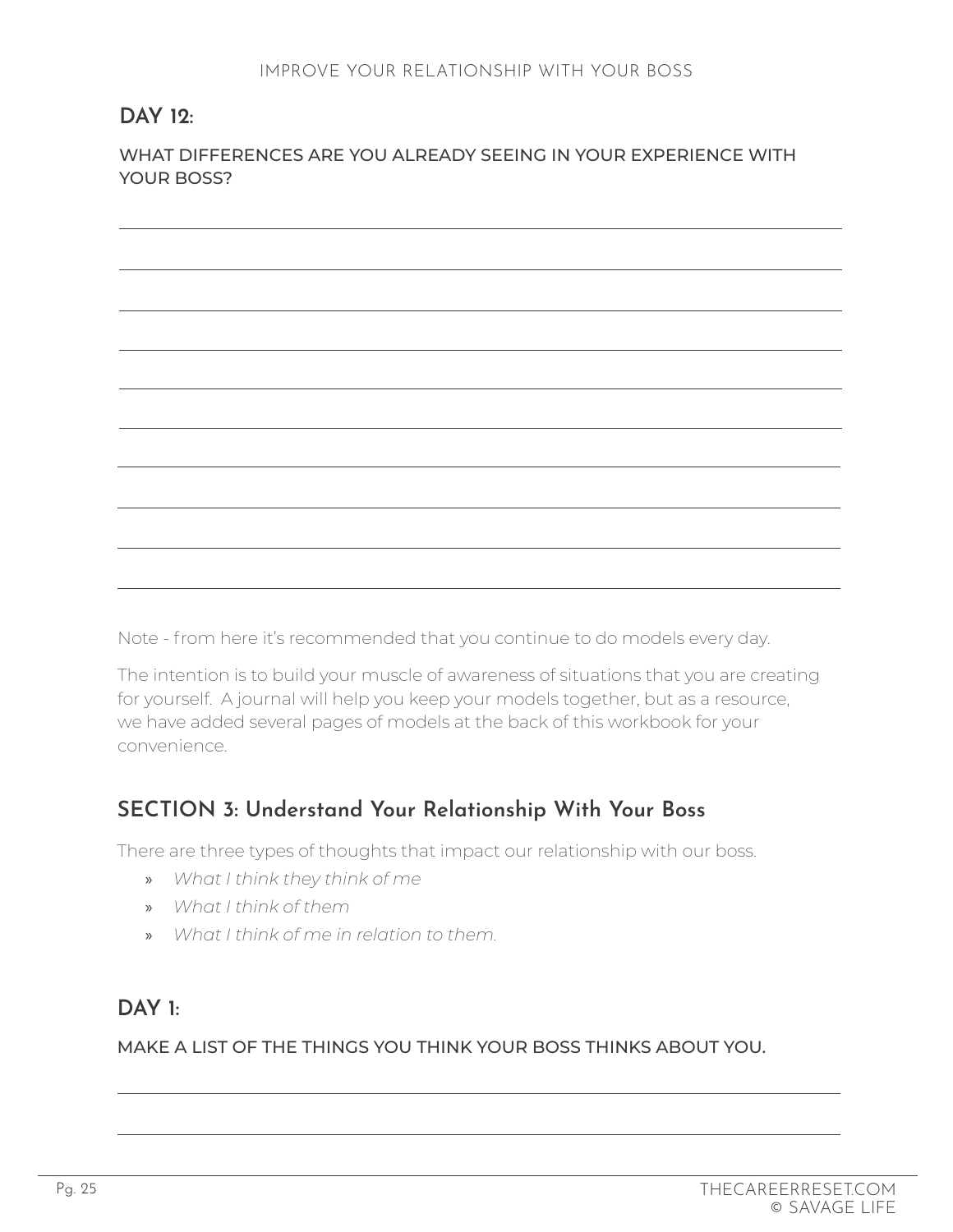ARE YOU 100% SURE THESE THOUGHTS ARE TRUE? EXPLAIN.

WHY ARE YOU CHOOSING TO THINK YOUR BOSS THINKS THIS ABOUT YOU?

HOW IS IT SERVING YOU TO THINK THESE THOUGHTS?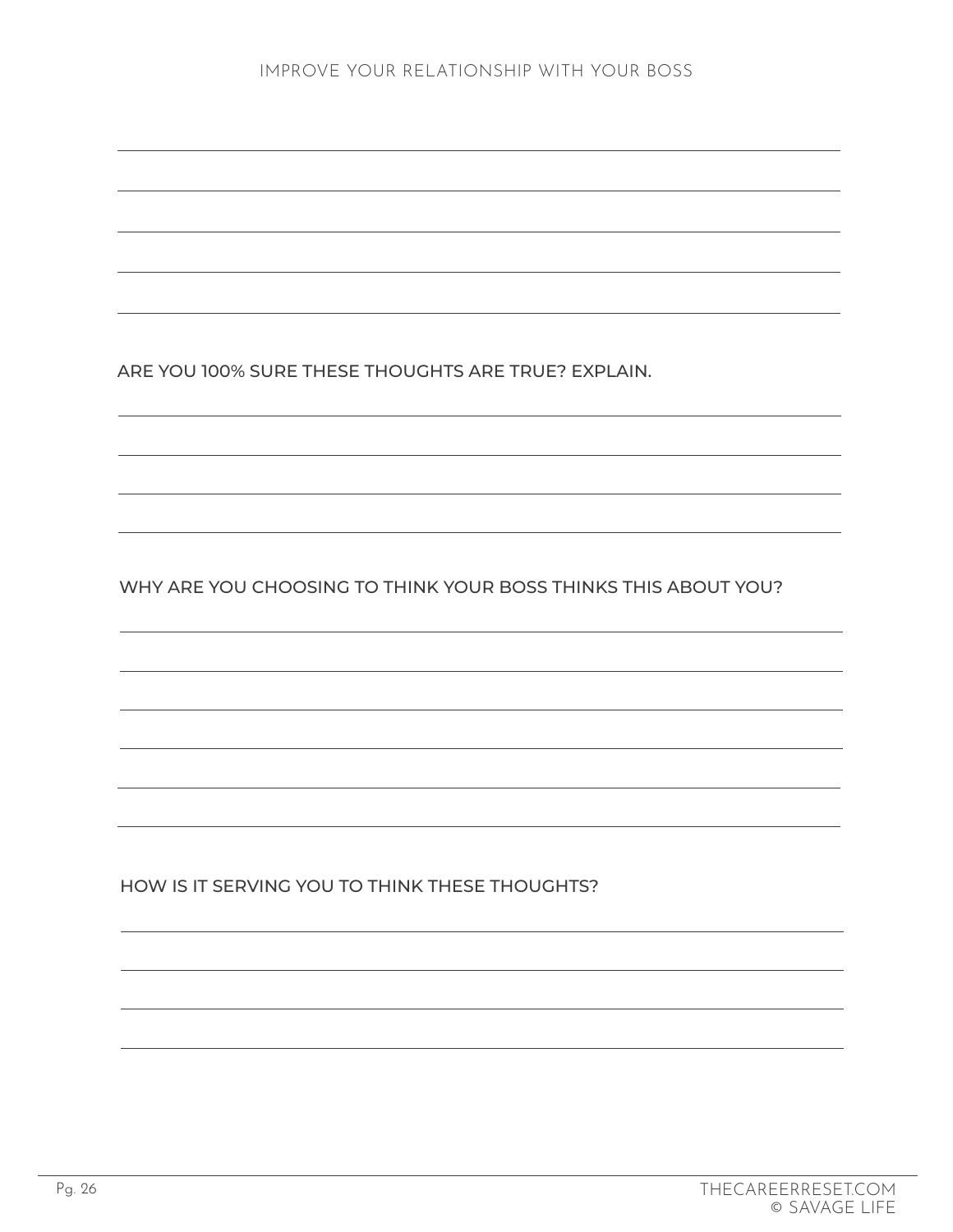#### ARE THERE THOUGHTS HERE YOU CHOOSE NOT TO THINK ANYMORE?

**DAY 2:** 

MAKE A LIST OF WHAT YOU THINK OF YOUR BOSS.

WHICH OF THESE THOUGHTS ARE SERVING YOU?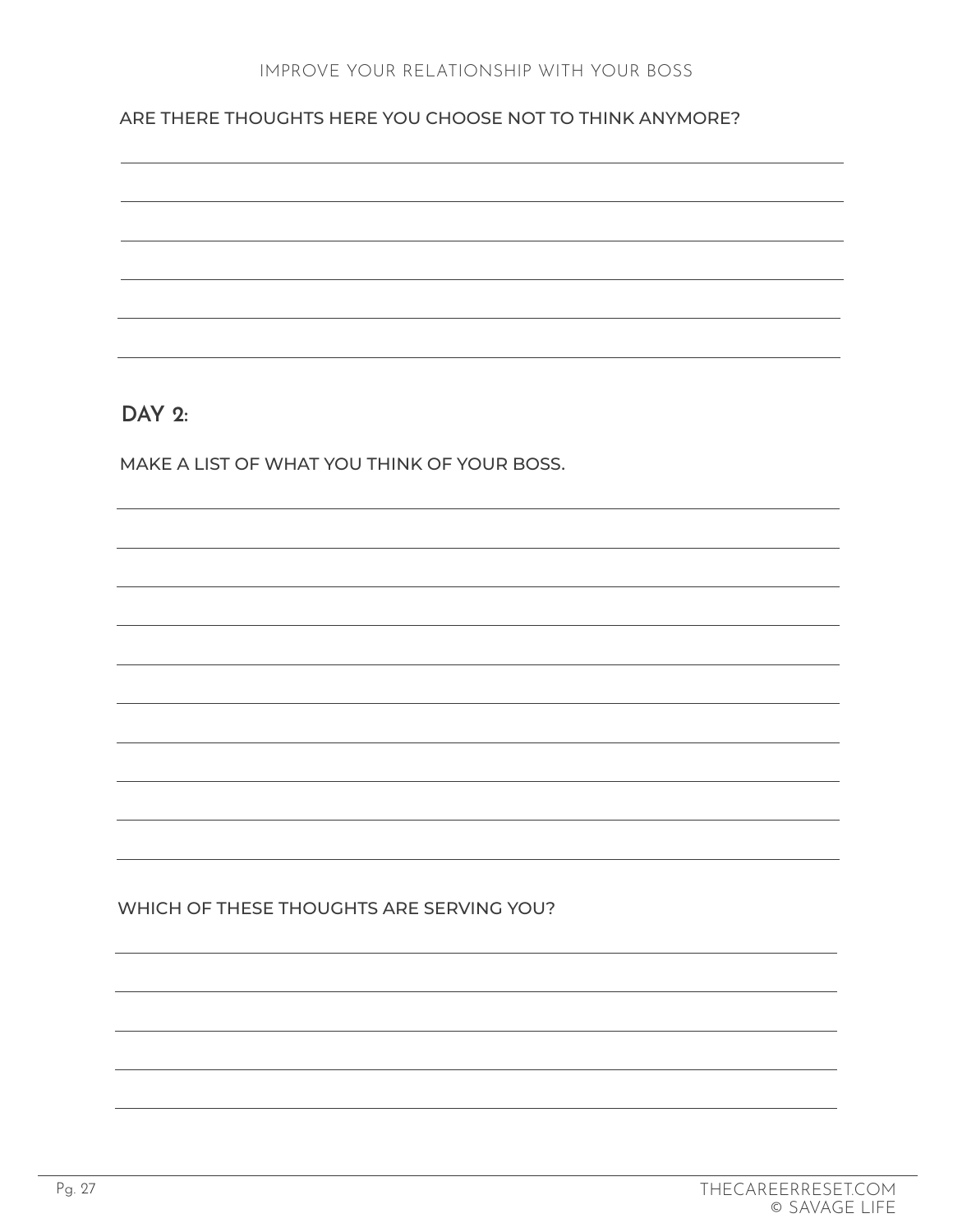ARE THERE THOUGHTS HERE YOU CHOOSE NOT TO THINK ANYMORE?

WHAT ARE SOME NEW THOUGHTS YOU COULD THINK ABOUT YOUR BOSS?

**DAY 3:** 

WHAT DO YOU THINK OF YOURSELF IN RELATION TO YOUR BOSS?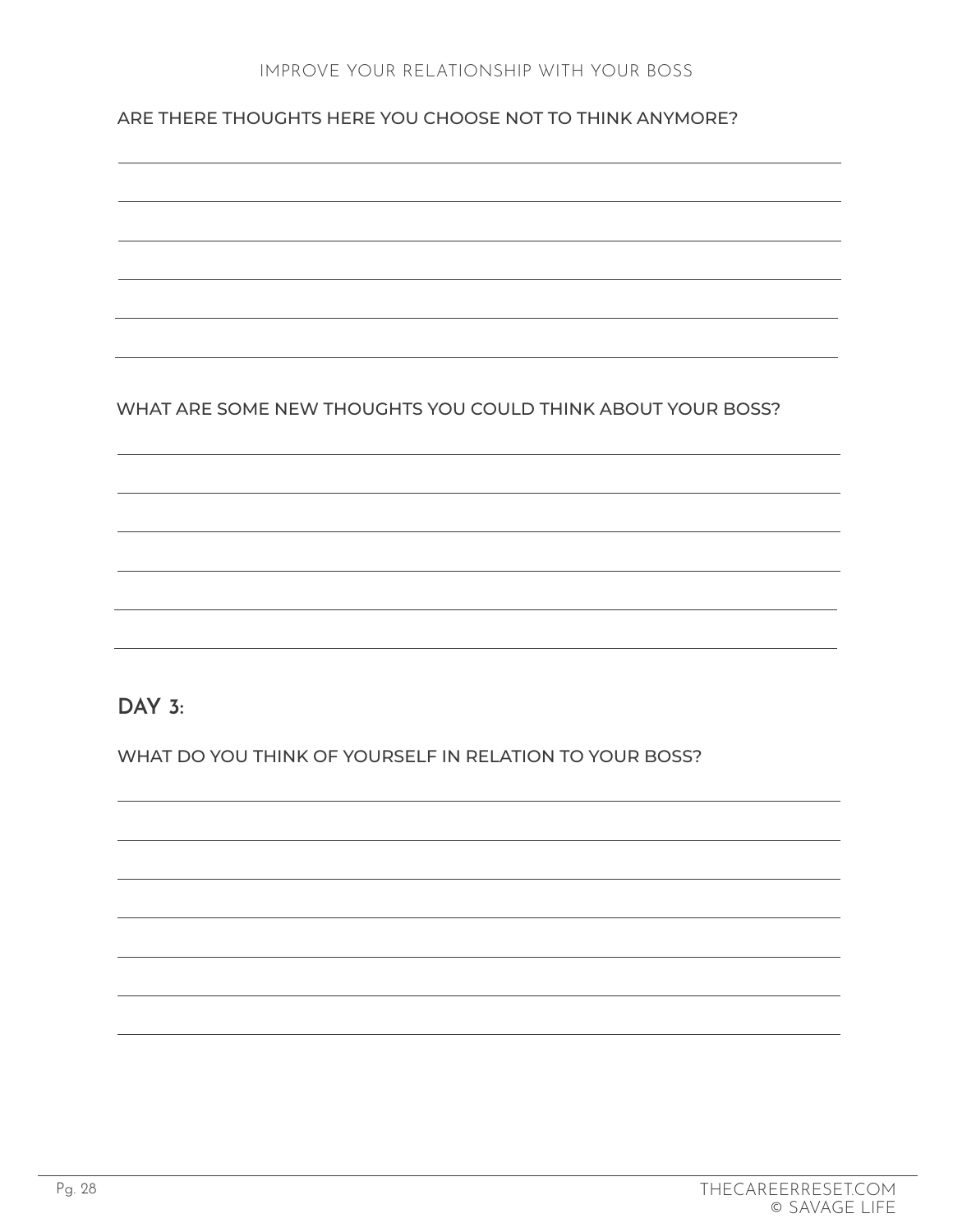#### WHY DO YOU CHOOSE TO THINK THESE THINGS?

#### ARE THERE OTHER RELATIONSHIPS WHERE YOU DON'T THINK THESE THINGS? WHY OR WHY NOT?

#### WHICH OF THESE THOUGHTS DO YOU WANT TO CHANGE?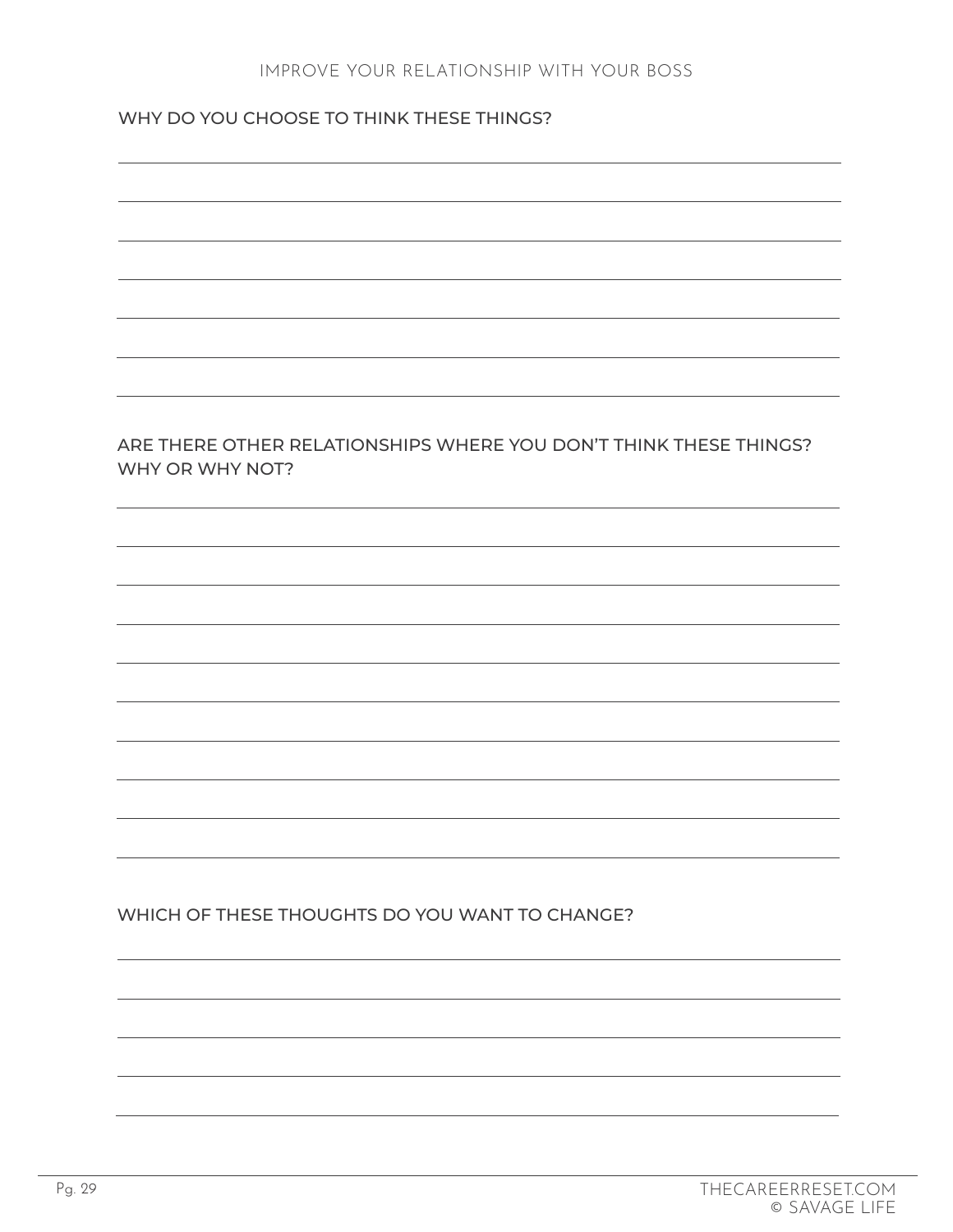#### WHAT DO YOU WANT TO THINK INSTEAD?

#### **DAY 4:**

BASED ON THE LAST THREE DAYS OF WORK, WHAT DID YOU LEARN ABOUT YOUR THOUGHTS?

#### WHAT DO YOU WANT TO CHANGE IN THE FUTURE?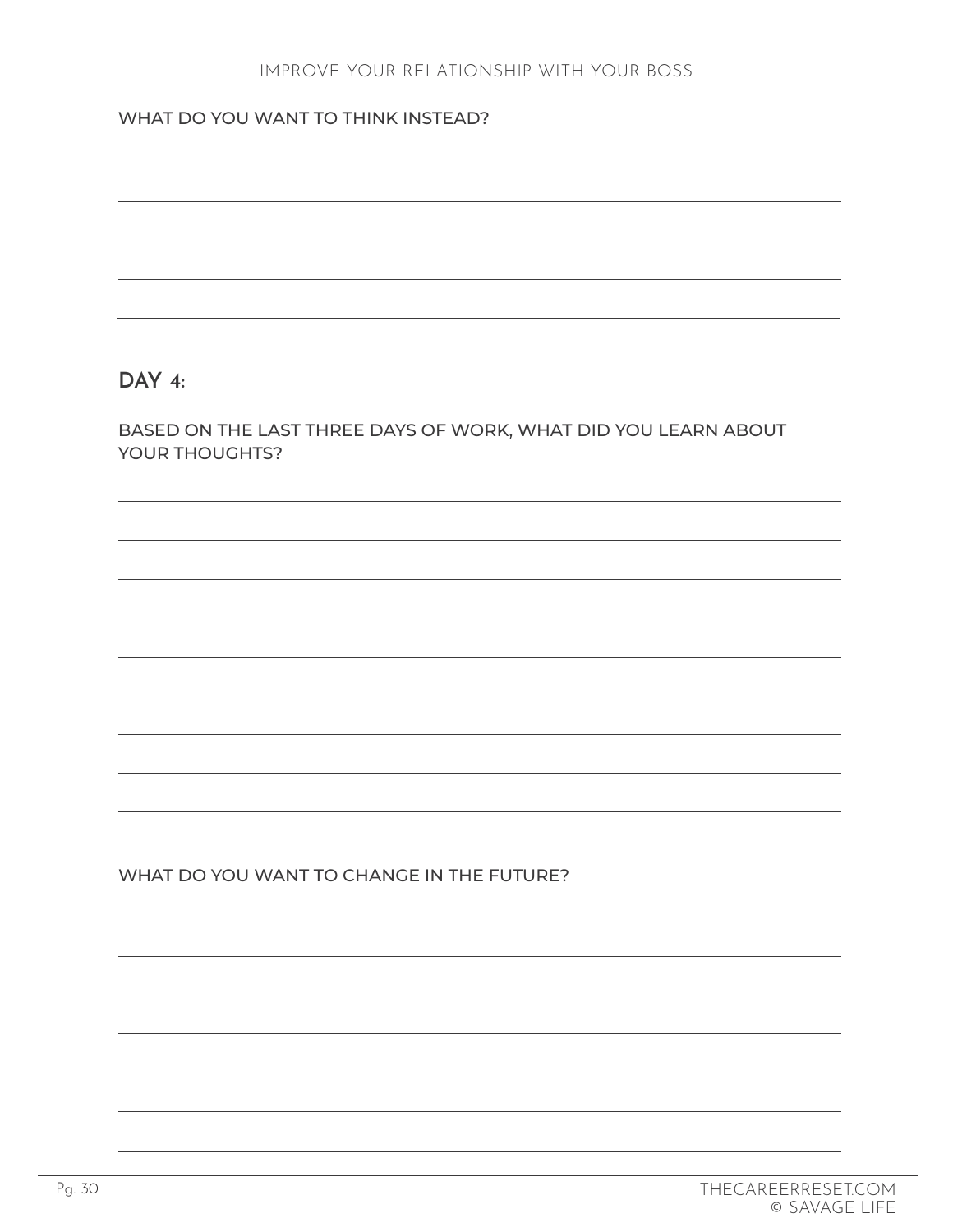#### HOW WILL YOU DO THIS?

# **SECTION 4: Your Boss As A Human Being**

#### **DAY 1:**

ON A SCALE OF 1-10, HOW MUCH TO ACCEPT AND ADHERE TO YOUR BOSS'S POSITION OF AUTHORITY?

EXPLAIN YOUR RATING.

IF YOU DISAGREE WITH YOUR BOSS'S DECISIONS, WHAT DO YOU DO?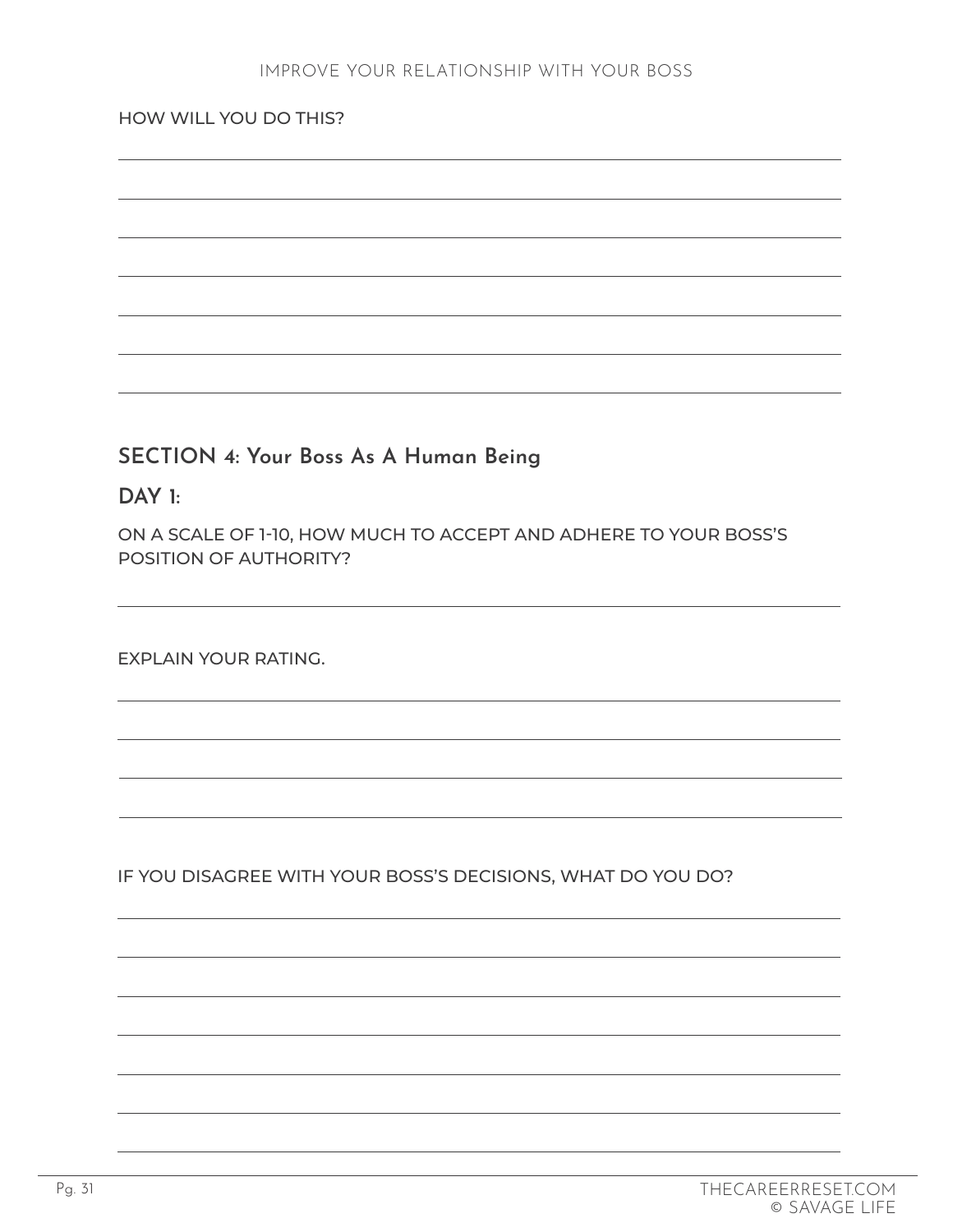#### WHAT ARE YOU THINKING AND FEELING THAT DRIVES THAT BEHAVIOUR?

#### HOW DO THESE ACTIONS SERVE YOU?

#### **DAY 2:**

DO YOU BELIEVE YOUR BOSS IS QUALIFIED FOR THEIR ROLE? EXPLAIN.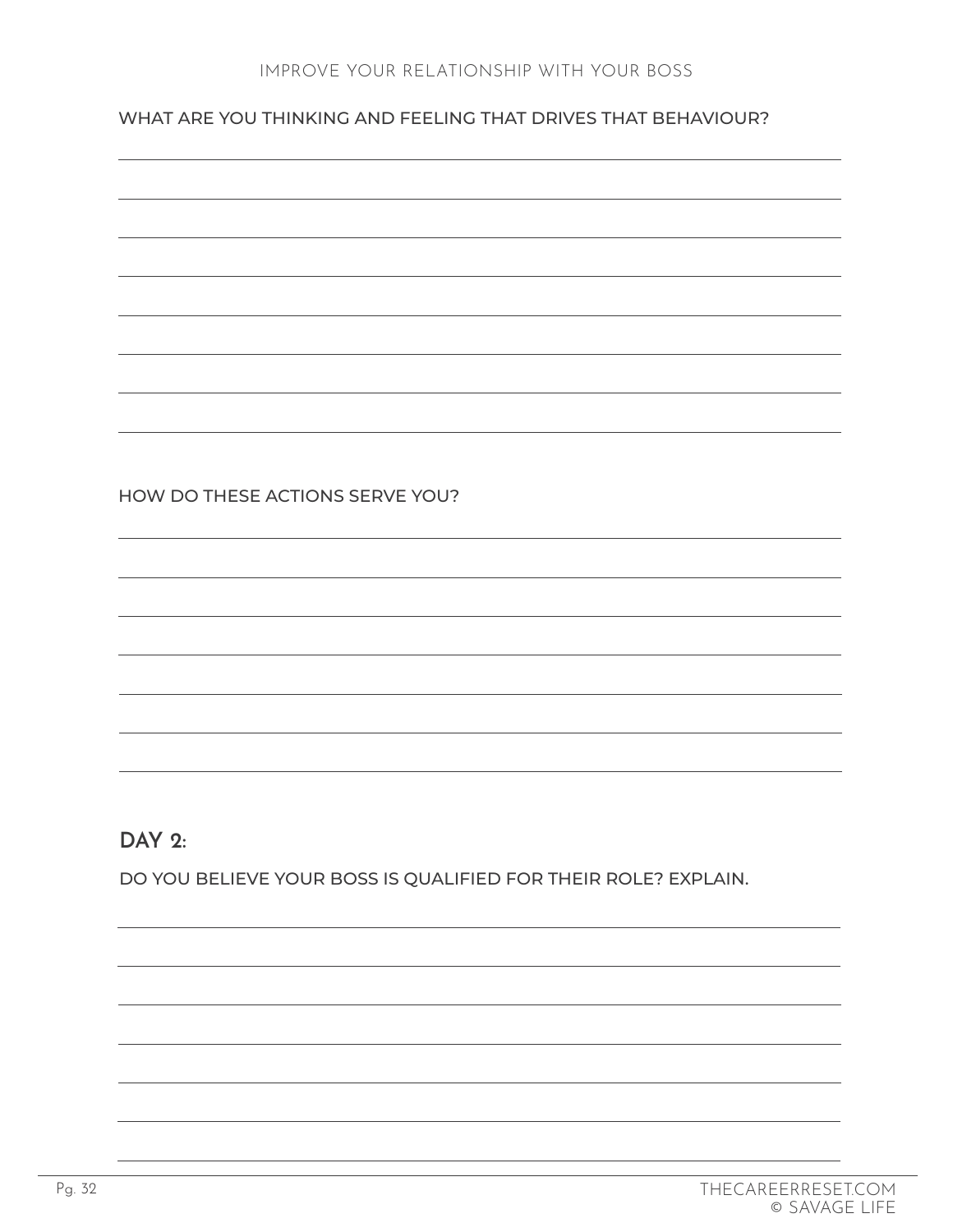DOES IT MATTER TO YOU IF YOUR BOSS IS QUALIFIED? WHY OR WHY NOT?



IS IT POSSIBLE FOR YOU TO SHOW UP AT YOUR BEST BASED ON YOUR BOSS'S QUALIFICATIONS?

IF YOUR ANSWER IS NO, THEN ARE YOU AWARE OF YOUR THOUGHTS ABOUT YOUR BOSS'S QUALIFICATIONS THAT ARE GETTING IN THE WAY OF YOU DOING YOUR BEST WORK. WHAT ARE THEY?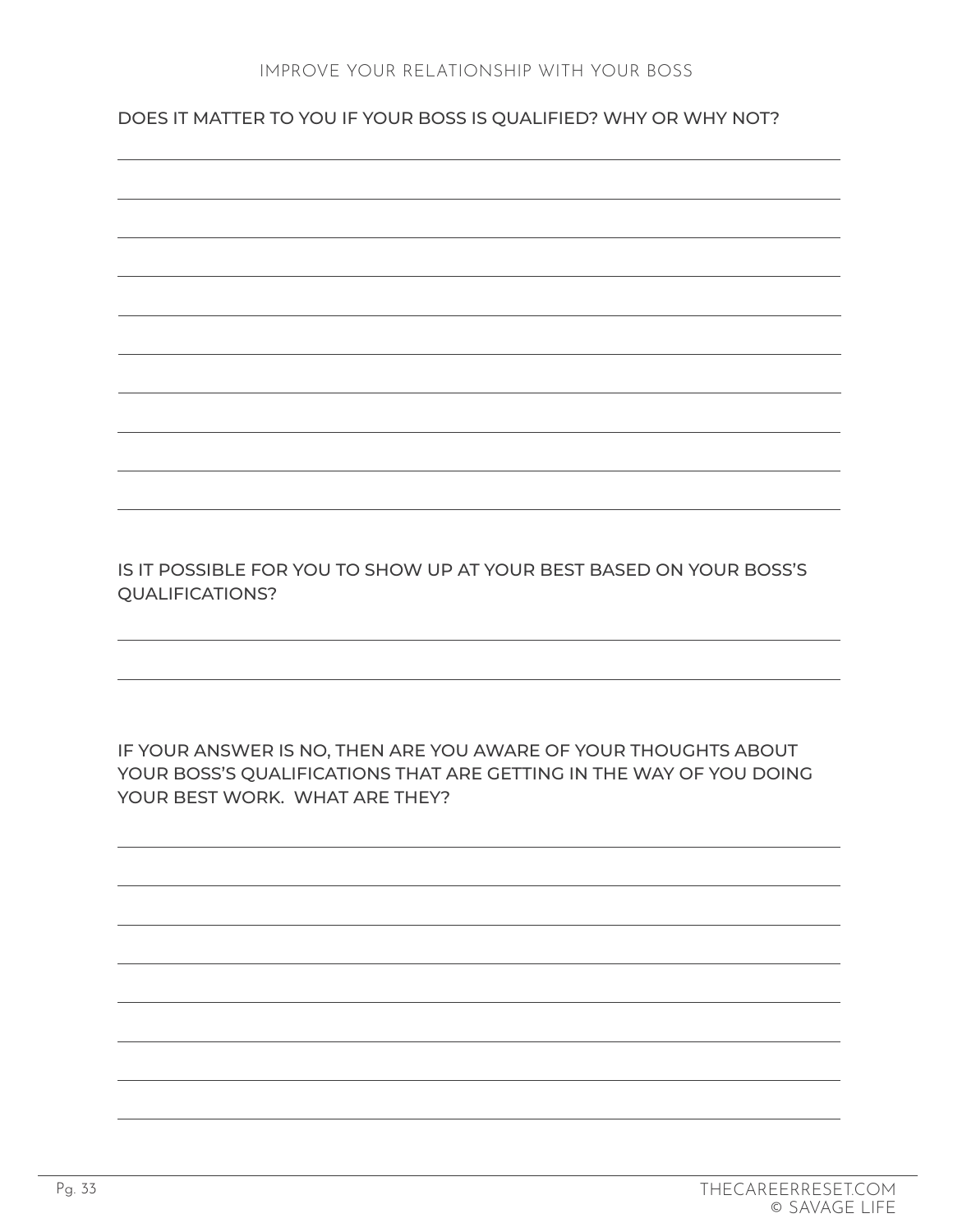HOW DO YOU ALLOW THEIR 'QUALIFICATIONS' TO IMPACT THE QUALITY OF YOUR WORK?

HOW DO THESE ACTIONS SERVE YOU?

**DAY 3:** 

HOW DO YOU WANT YOUR BOSS TO RESPOND WHEN YOU MAKE A MISTAKE?

WHAT IS YOUR REACTION WHEN YOUR BOSS MAKES A MISTAKE?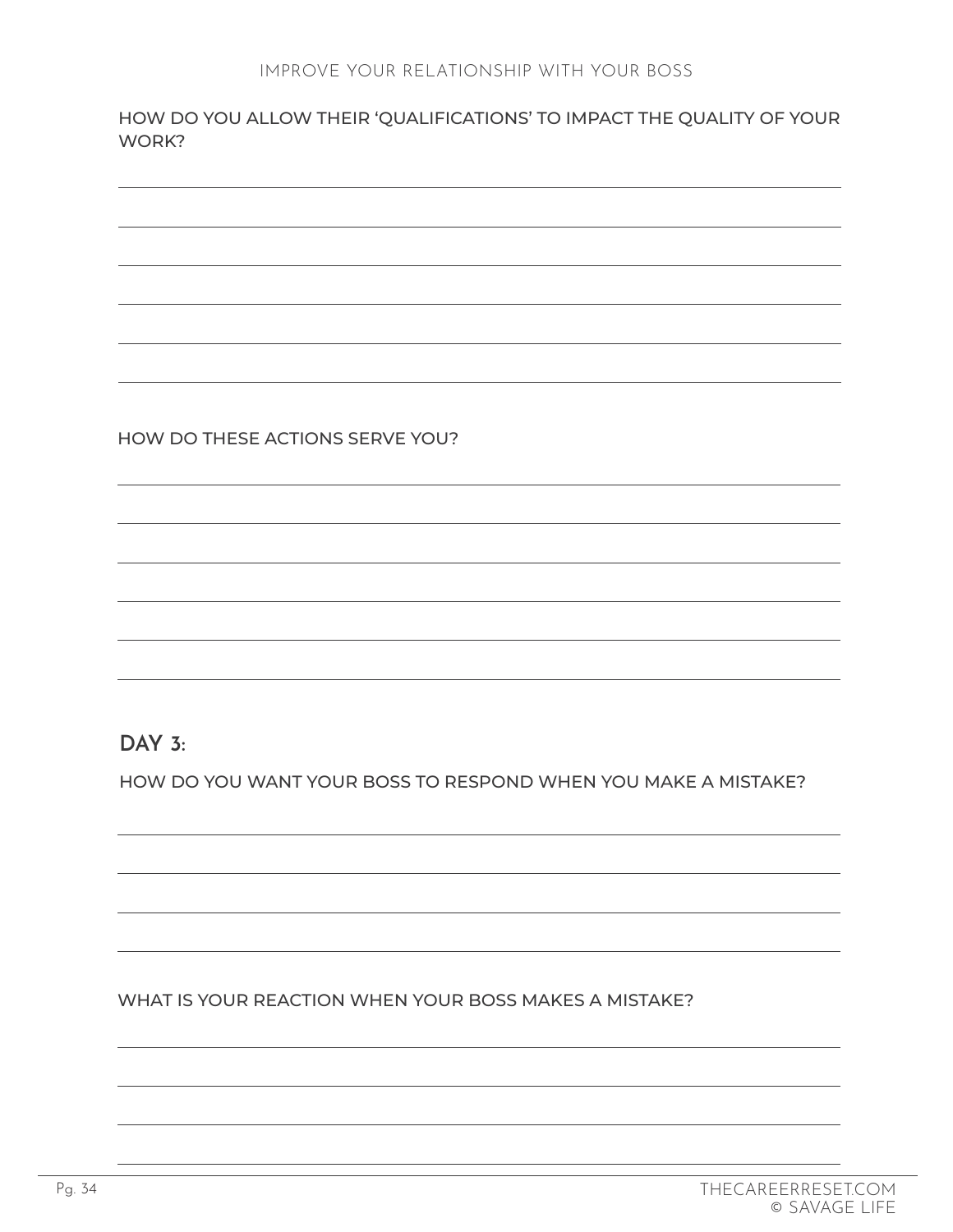#### WHY DO YOU REACT THAT WAY?

HOW DO YOU WANT TO REACT?

WHAT'S STOPPING YOU FROM REACTING THAT WAY?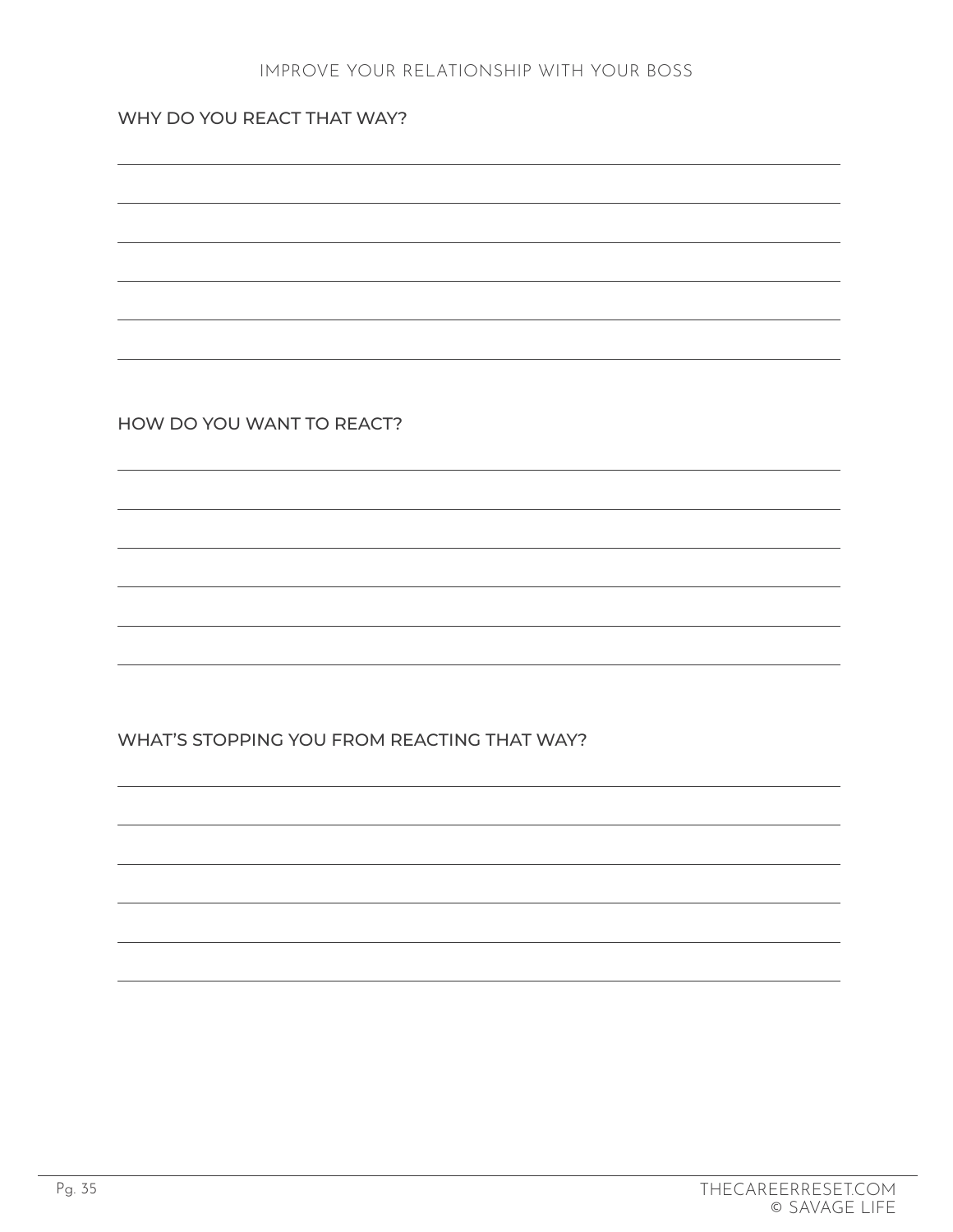# **DAY 4:**

IN YOUR OPINION, HOW DOES YOUR BOSS TREAT YOU?

WHY DO YOU THINK THEY TREAT YOU THAT WAY?

WHAT PARTS OF THAT DO YOU AGREE WITH?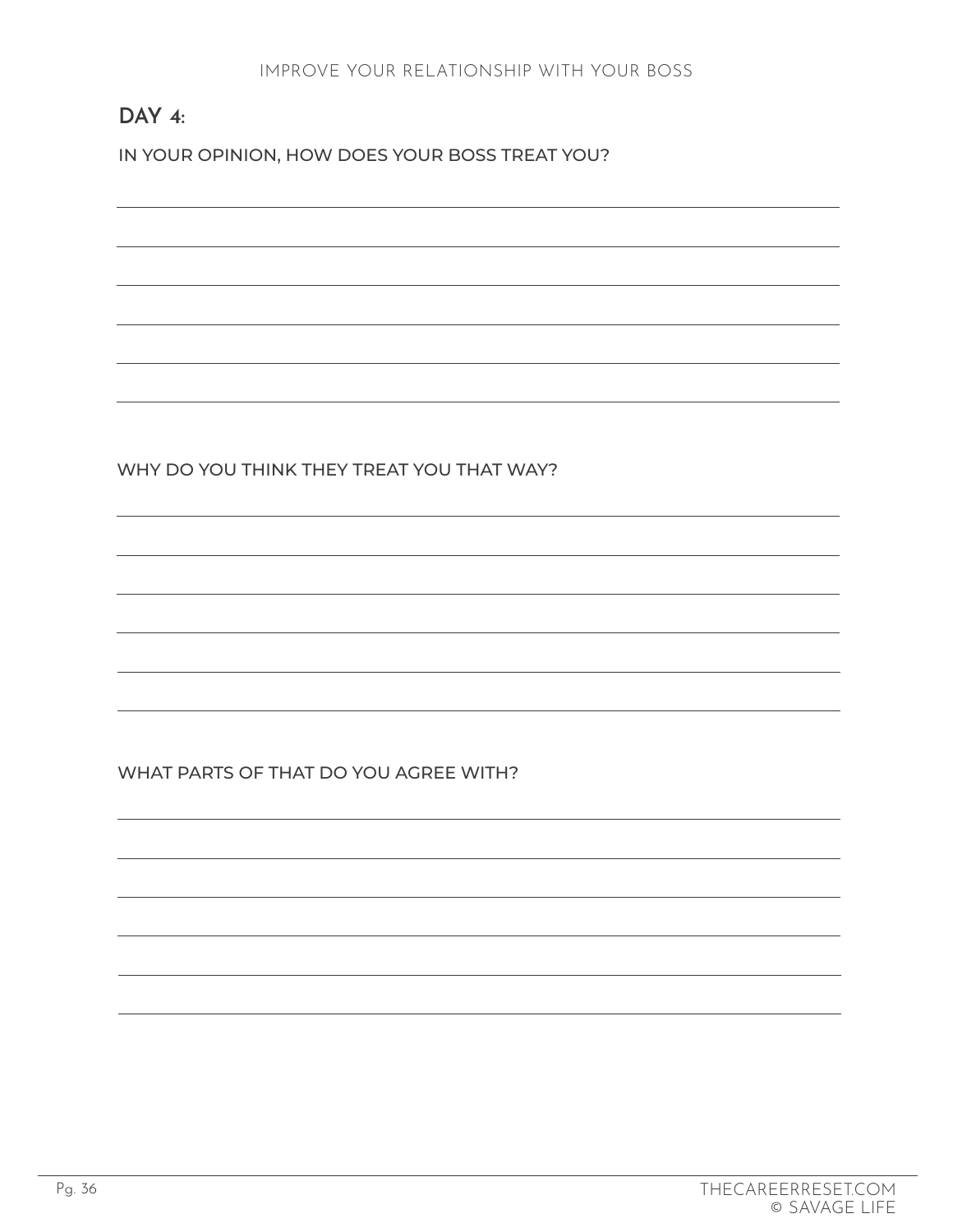#### DO YOU ALLOW YOUR BOSS'S BEHAVIOUR TO IMPACT HOW YOU SHOW UP AT WORK? WHY OR WHY NOT?

DO YOU THINK IT'S POSSIBLE FOR YOU TO ALLOW YOUR BOSS'S BEHAVIOUR AND STILL SHOW UP AT YOUR BEST? WHY OR WHY NOT? P.S. if you can't - let's talk about it in a class or post in ASK A COACH

# **DAY 5:**

DO YOU EXPECT YOUR BOSS TO BE A GOOD LEADER?

WHAT DOES THAT LOOK LIKE FOR YOU?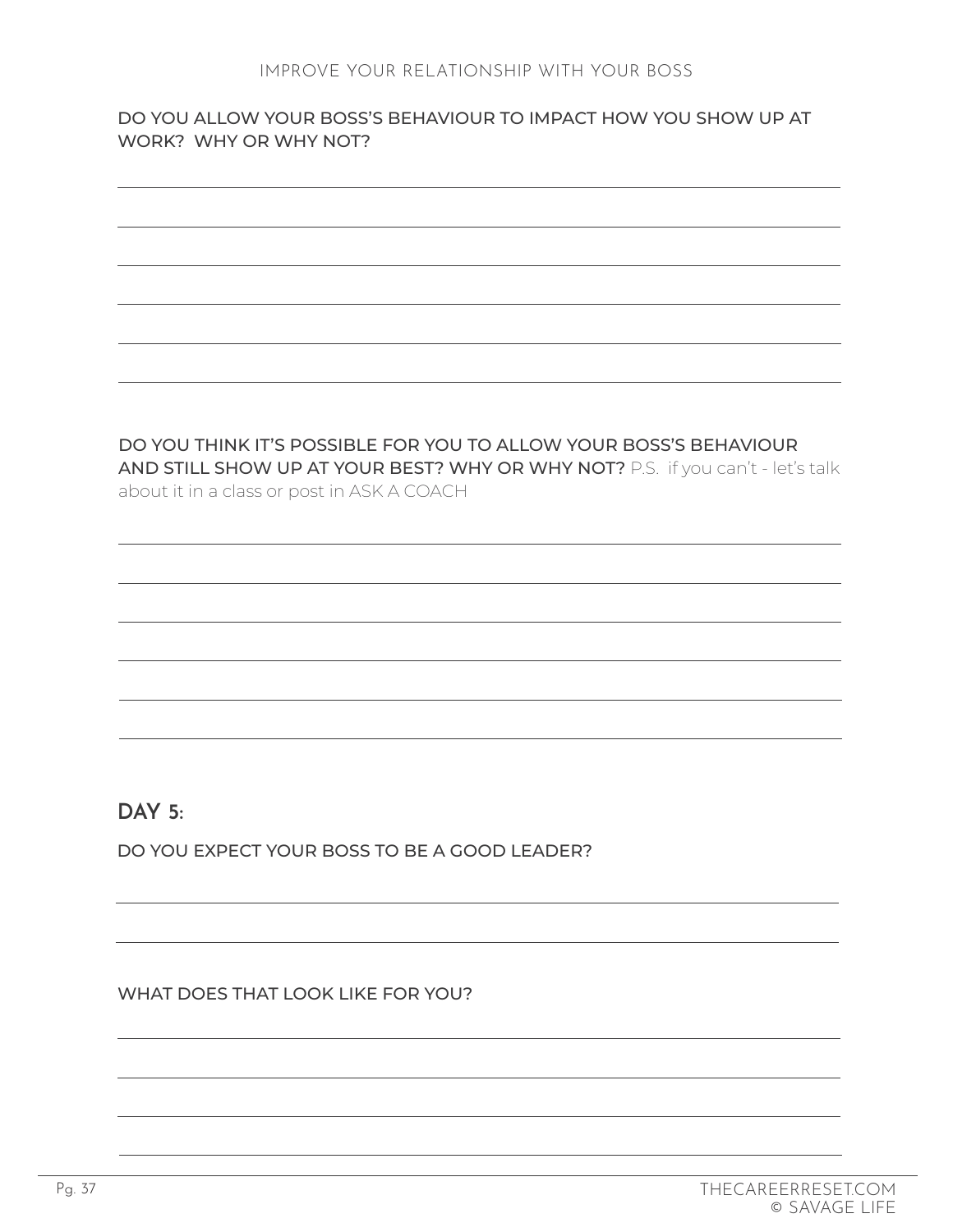#### ON A SCALE OF 1-10, HOW WELL DOES YOUR BOSS MEASURE UP TO YOUR VERSION OF A GOOD LEADER?

EXPLAIN YOUR RATING.

#### **DAY 6:**

WHICH LEADERSHIP SKILLS DO YOU WISH YOUR BOSS HAD?

#### WHICH LEADERSHIP SKILLS DOES YOUR BOSS HAVE THAT YOU COULD APPRECIATE MORE?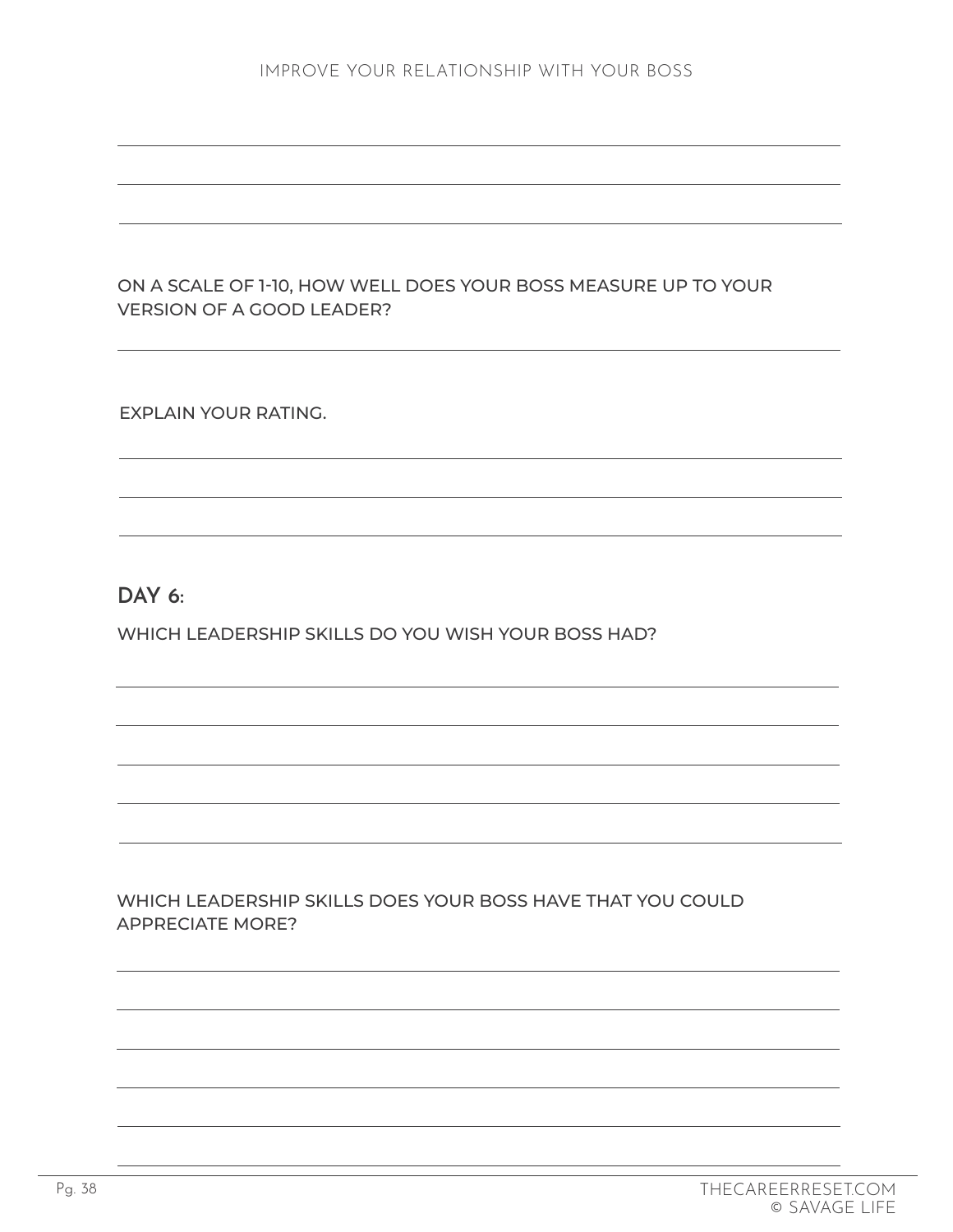#### WHAT WERE YOU HOPING TO LEARN FROM YOUR BOSS THAT YOU'RE NOT LEARNING?

WHERE ELSE COULD YOU GET THAT LEARNING?

WHAT ARE YOU LEARNING FROM YOUR BOSS THAT YOU DIDN'T EXPECT TO LEARN?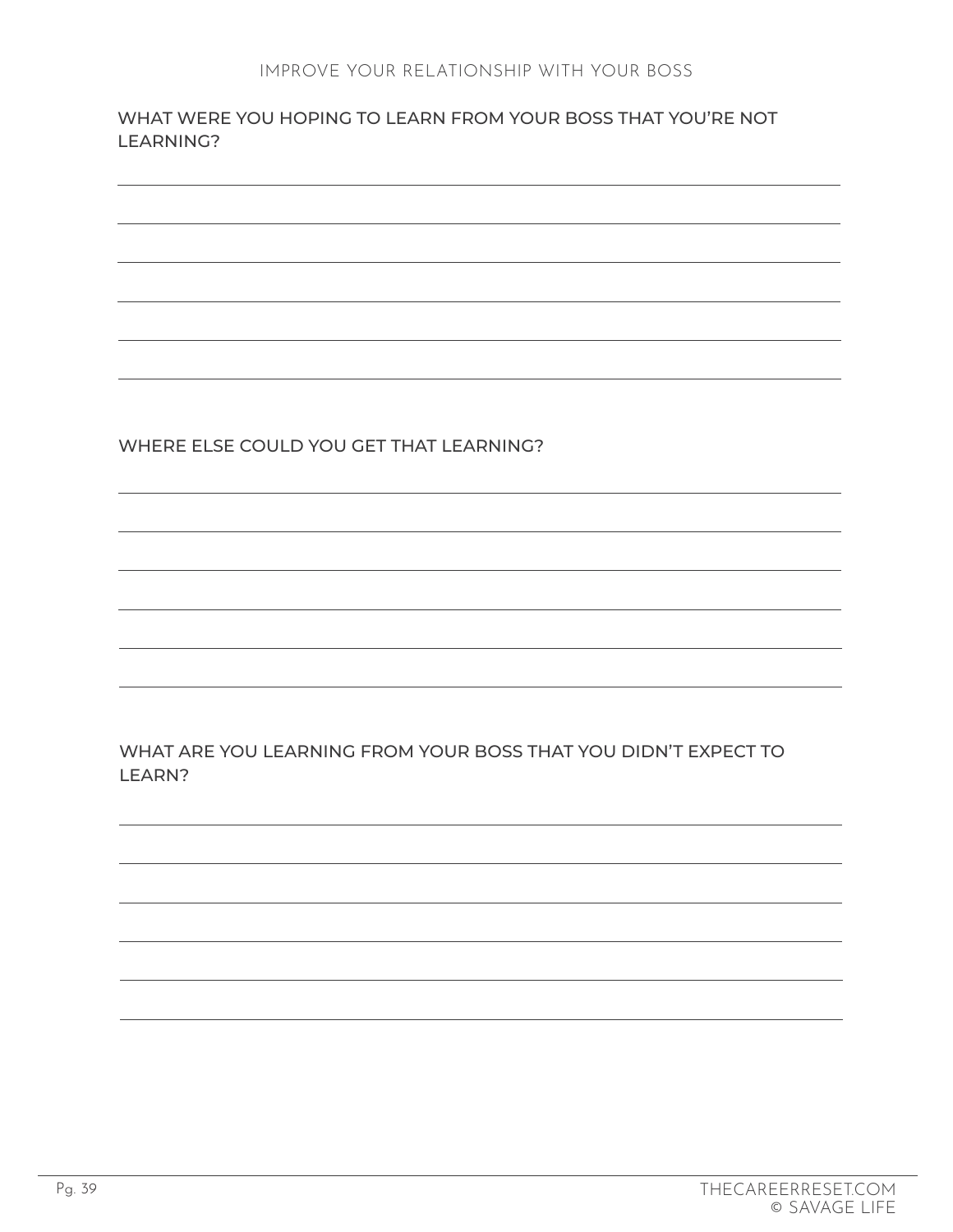#### HOW COULD YOU LEVERAGE THAT LEARNING?

#### **DAY 7:**

IF YOU WANTED TO BUILD TRUST WITH YOUR BOSS, WHAT WOULD YOU NEED TO DO?

IN ORDER TO DO THOSE THINGS, WHAT WOULD YOU NEED TO THINK (ONLY INCLUDE BELIEVABLE THOUGHTS).

ON A SCALE OF 1-10, HOW MUCH DO YOU WANT TO LESSEN THE SUFFERING AND AMP UP THE ENJOYMENT IN YOUR JOB?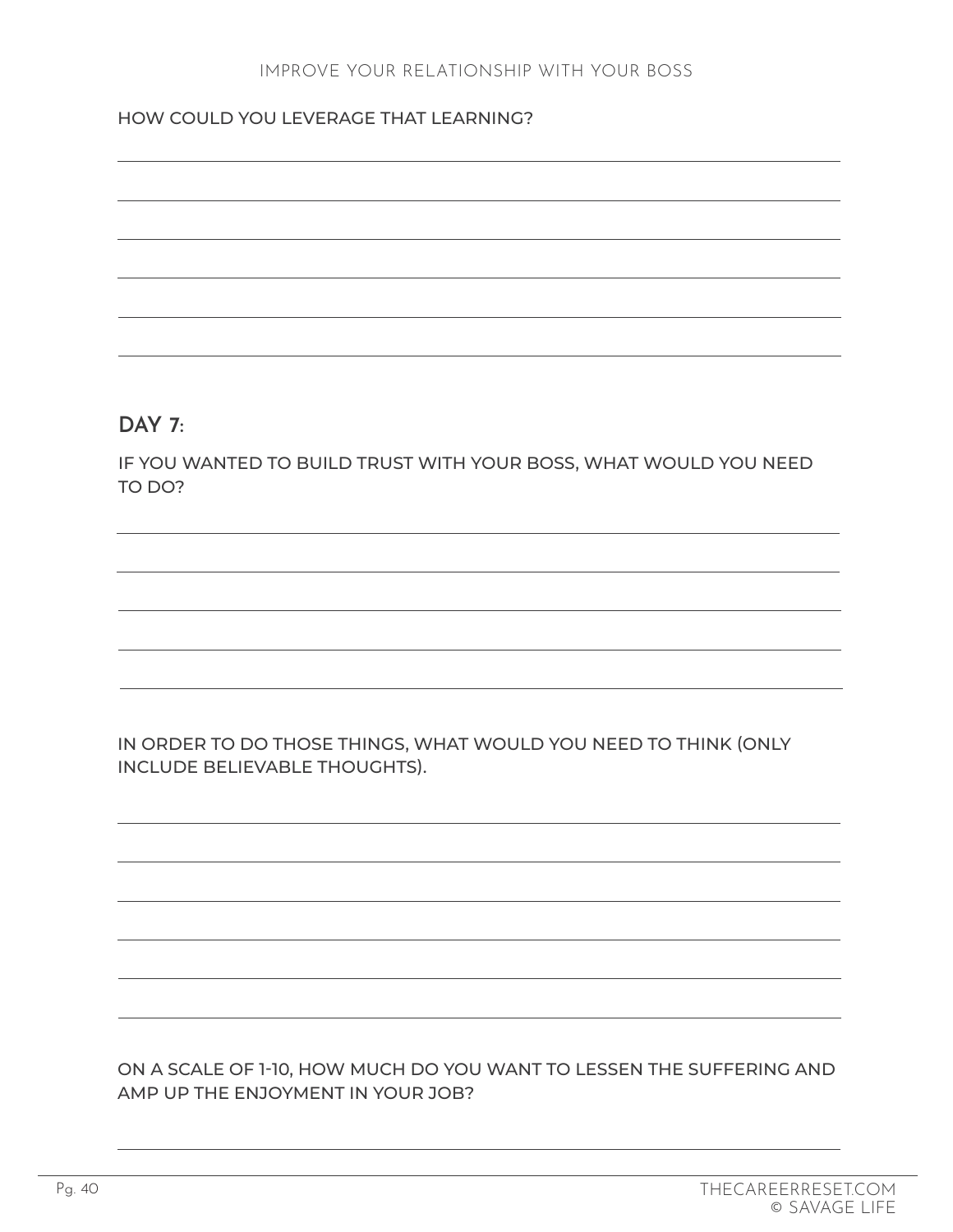#### BASED ON YOUR RATING, WHICH OF THESE THOUGHTS AND ACTIONS ARE YOU WILLING TO START TO IMPLEMENT?



#### WHAT NEW THOUGHTS WILL YOU FOCUS ON?

#### WHAT IS THE MAIN RESULT YOU WANT WHEN IT COMES TO YOUR BOSS?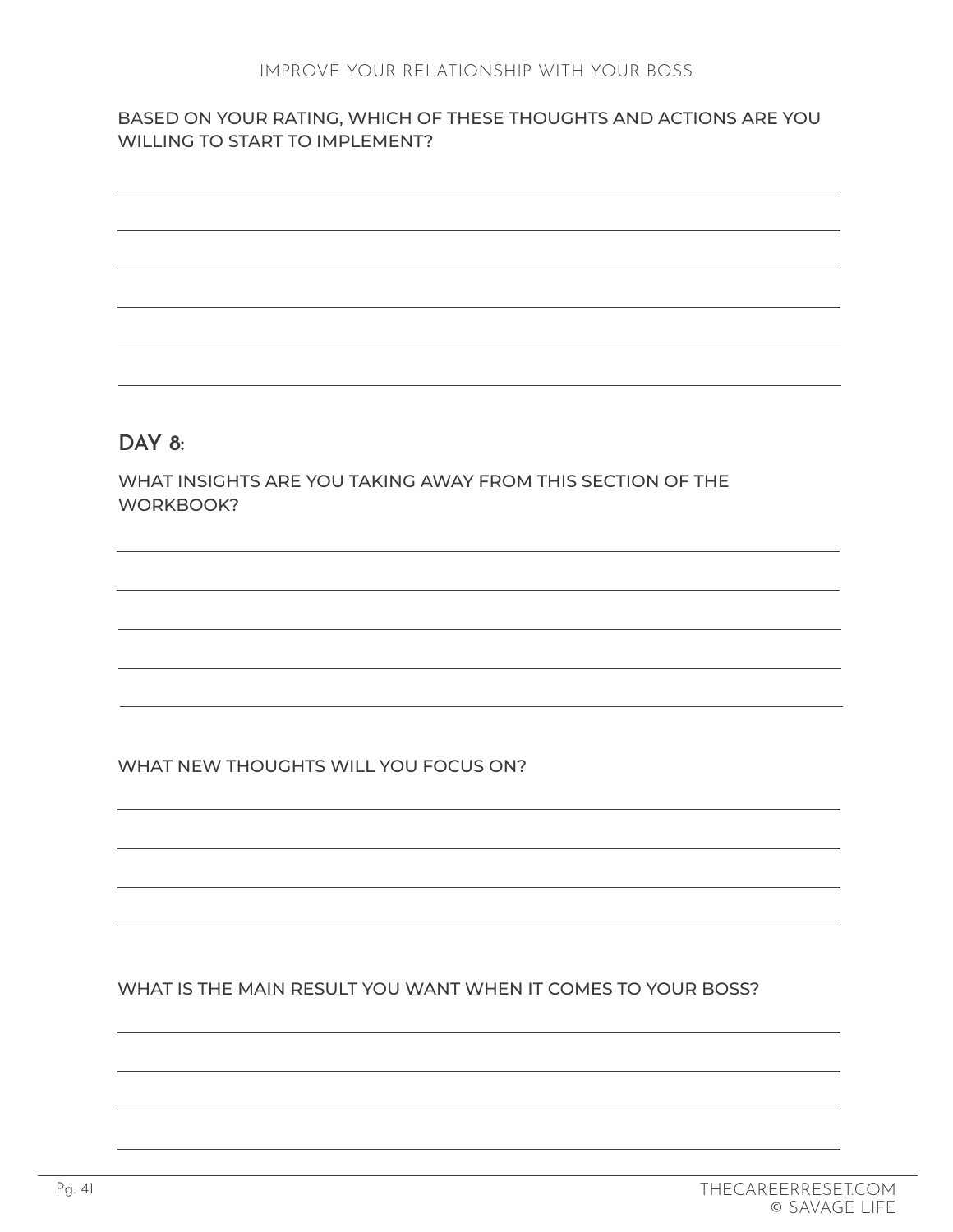# **SECTION 5: The Before & After**

# **DAY 1:**

Using the before and after method described in the video. Put together the before and after model for your specific situation.

#### BEFORE:

Using the thought generated in this workbook, and also any new thoughts you have, create the belief system the current version of you has for your relationship with your boss. Beliefs are just thoughts that you think a lot!

The belief system is a list of 'big picture' thoughts you have about your boss. If you're stuck on where to start, ask yourself the following questions.

How accountable are you for your results with your boss?

- » *What you think of the relationship with your boss (the three questions in lesson 2)*
- » *What you think of your boss as a leader?*
- » *What you think of your boss's authority*
- » *What you think of your boss as a mentor for your growth?*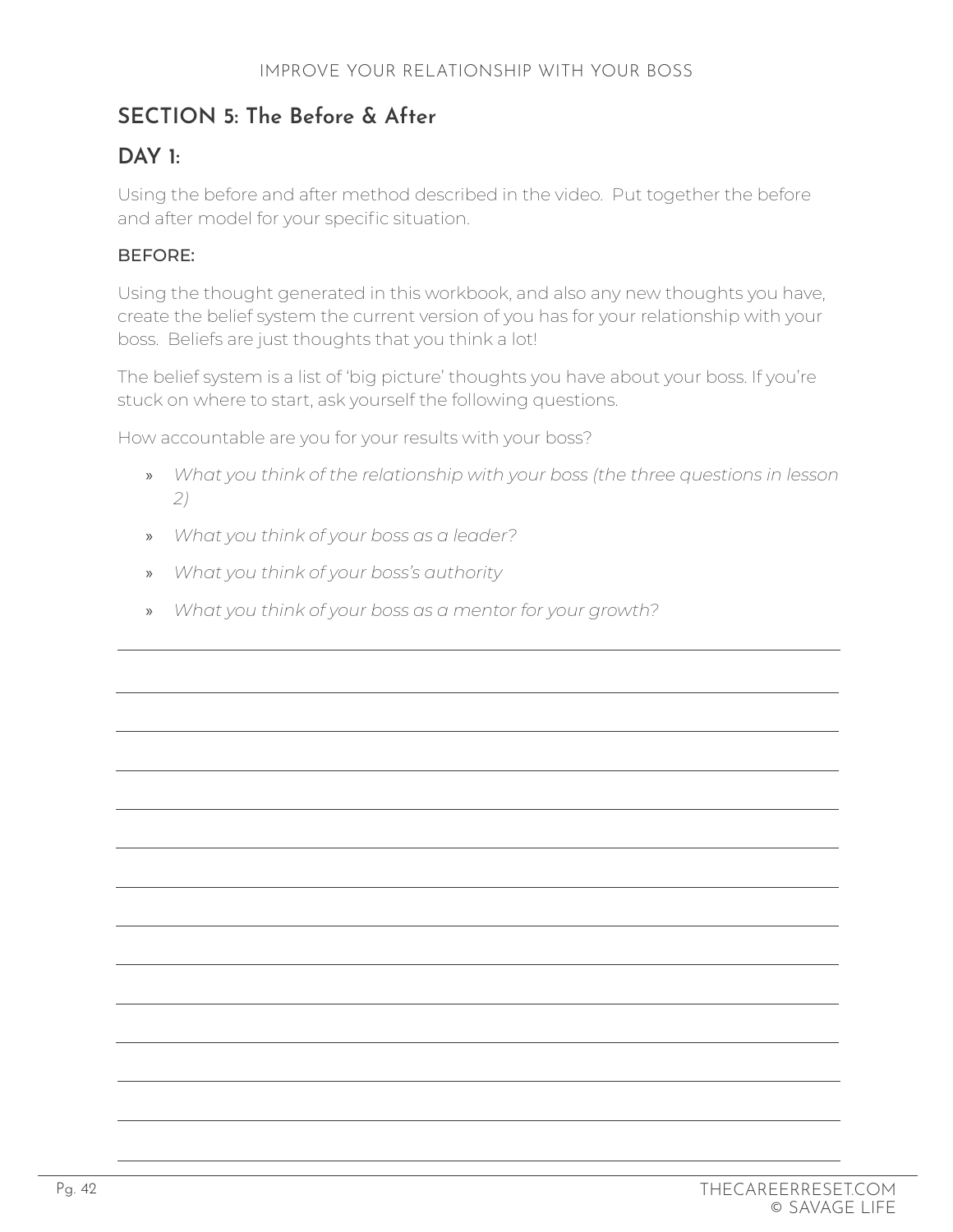#### NEXT DO A MODEL.

In the C-Line but the word BOSS.

In the R line put the result you are currently experiencing with your boss, e.g. I am miserable and don't enjoy working with this boss.

Now fill in the rest of the model





#### AFTER:

The AFTER VERSION of you is the one who has achieved their goal. What is the goal you have for this boss or all boss relationships. This goal will go in the R line of your future model. Examples could be;

- » *I value this boss*
- » *I am able to work with any boss*
- » *I am doing my best work*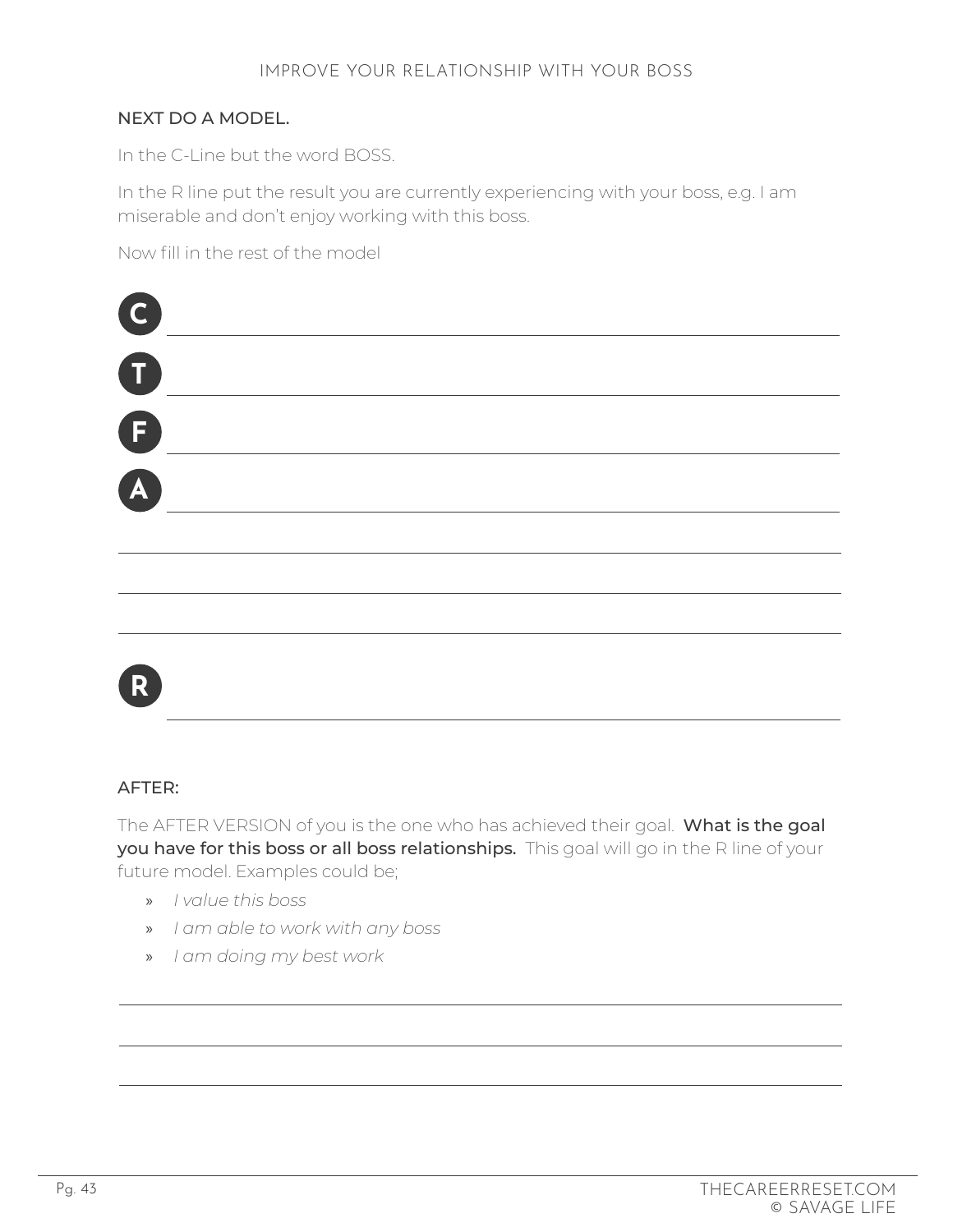Now that you have your goal, use the same questions to generate your future belief system.

In the model below, put BOSS in the C-line. And put your goal in the R-line. Now fill in the model



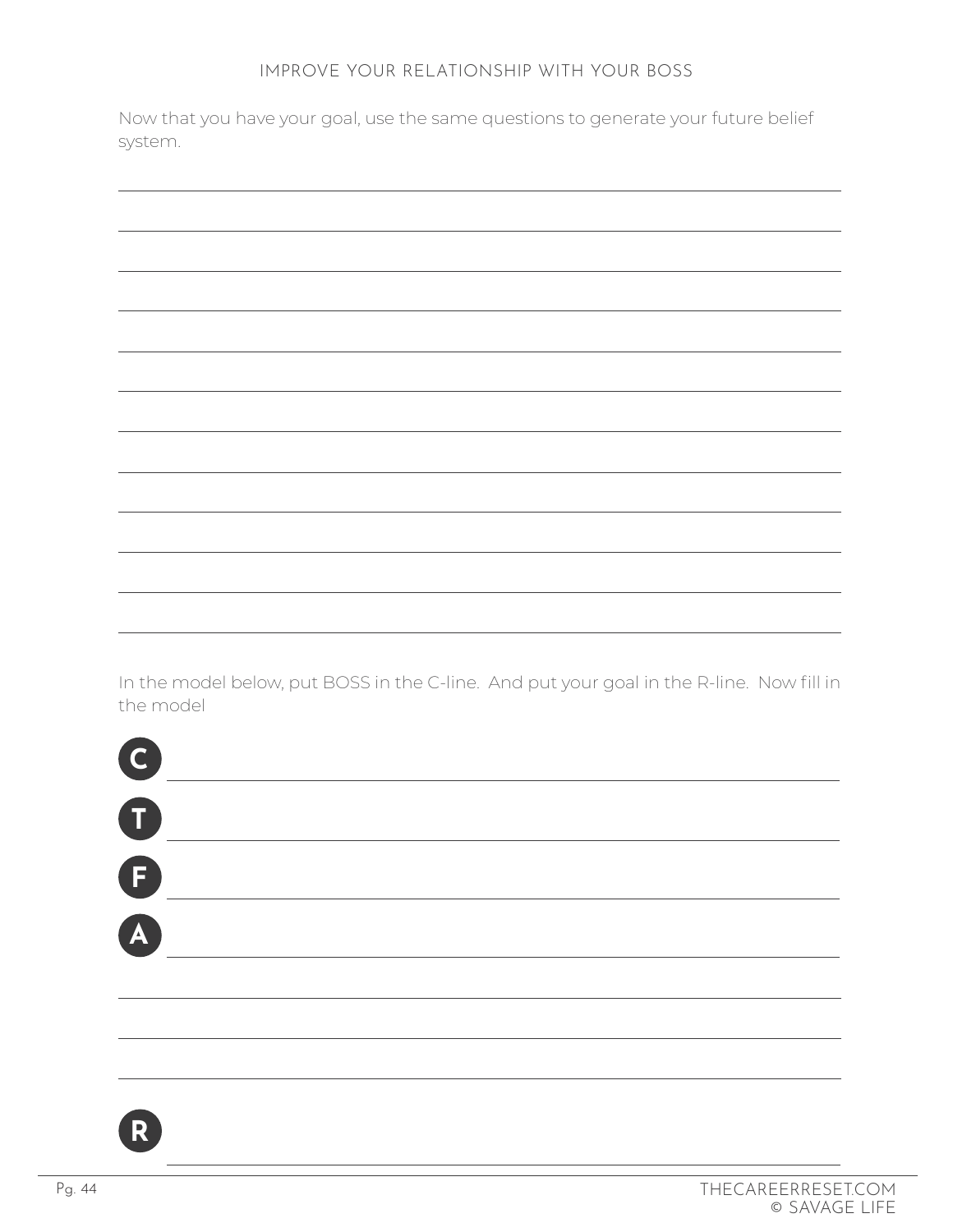#### GIVE THE AFTER VERSION OF YOU A NAME.

Now that you have the after version of you, use this version of you to make decisions when it comes to situations with your boss. Whenever you are feeling dissatisfied with your results, or how your feeling, or if you're apprehensive about how to handle a situation, ask yourself…

#### *WHAT WOULD (future version of me) DO?*

Try it now.

Think of an upcoming situation with your boss that is giving you discomfort. How would the future version of you think about this situation? How would they handle it?

I recommend that you re-create this version of your before and after model in your journal or in a place that is very accessible to you. Use it often.

Use it both as a planning tool and a reflection tool, e.g. How would the future version of me handle this situation? And/or, how would the future version of me think about what happened

If you are stuck, come to class or ask a coach.

See you in the next program.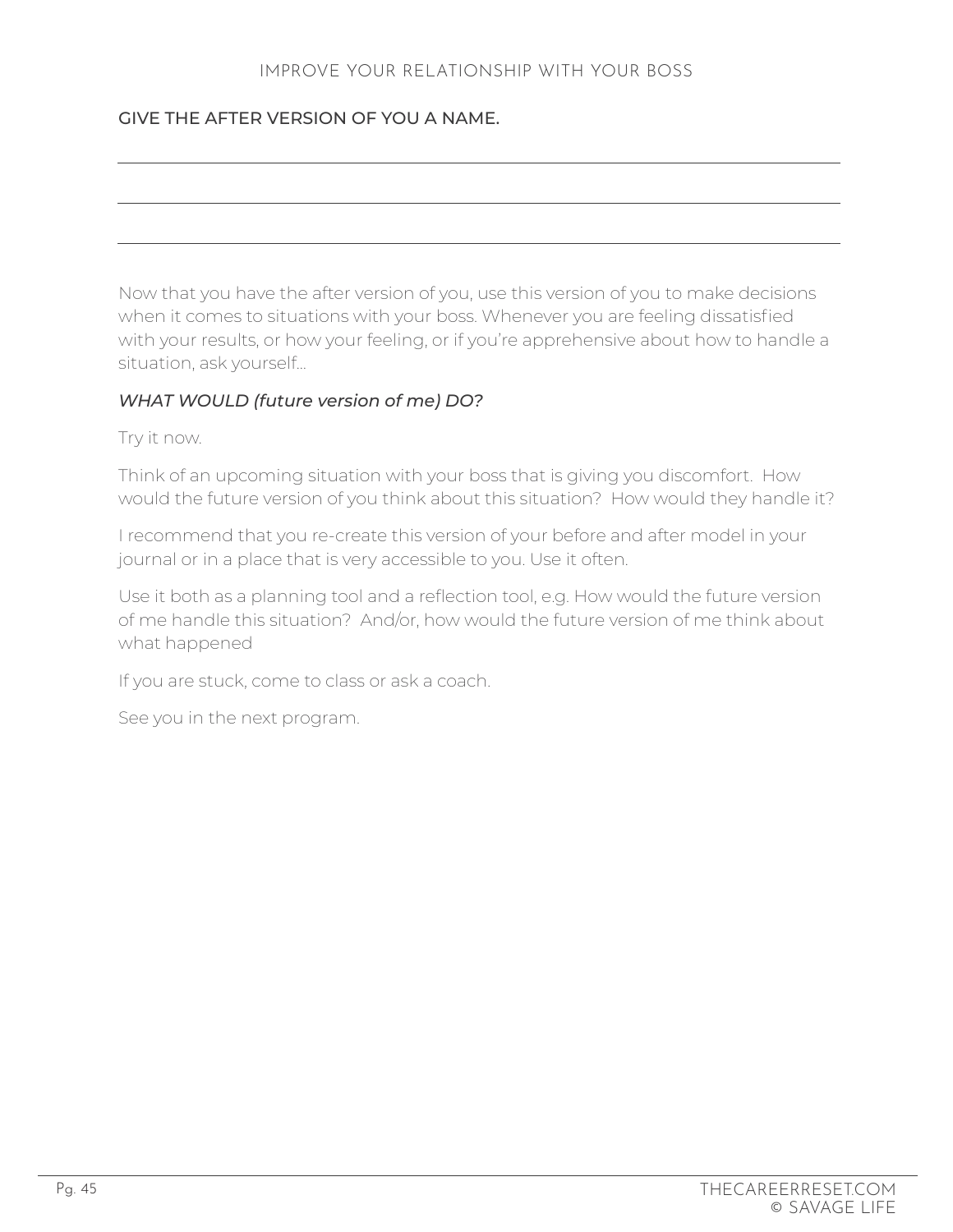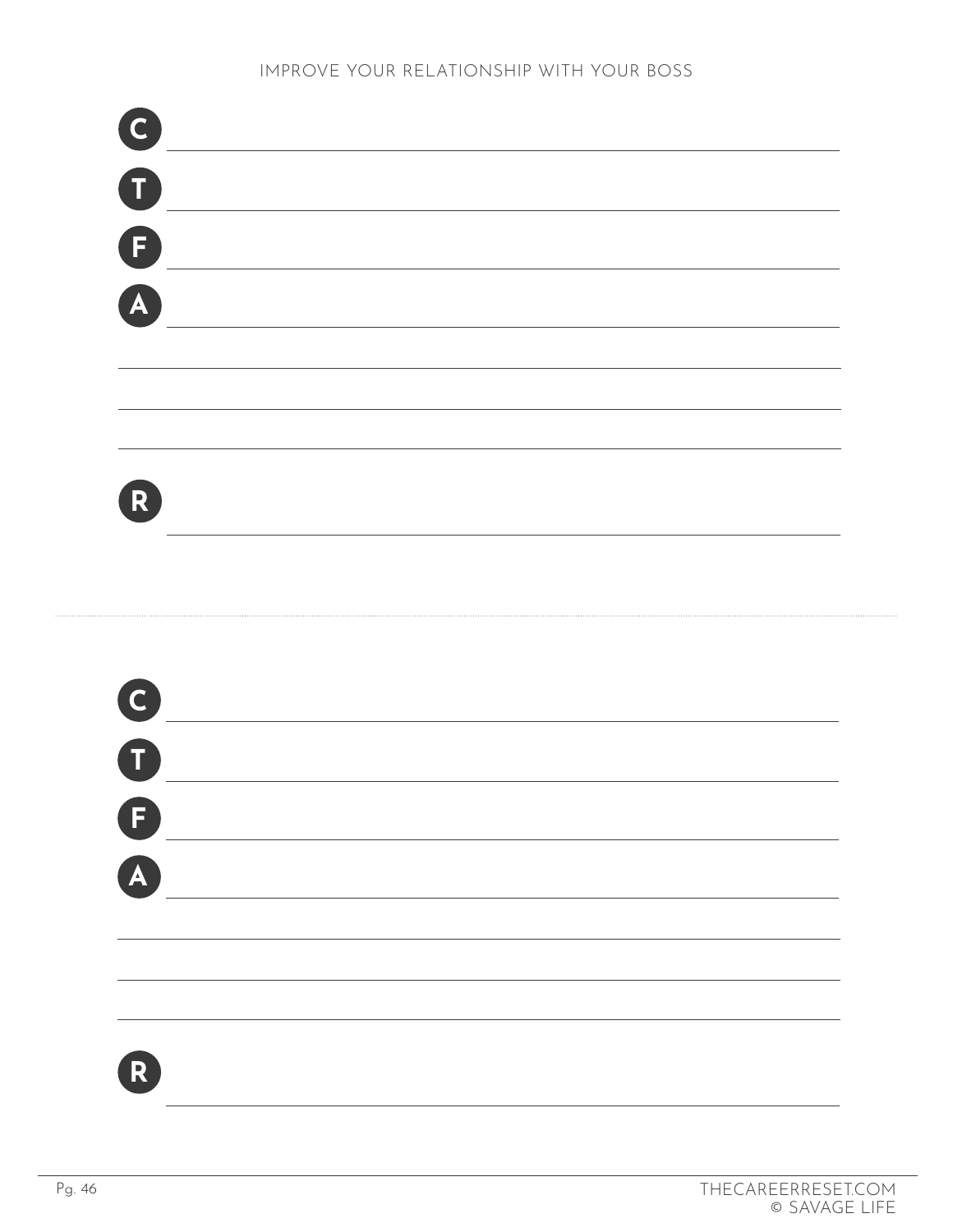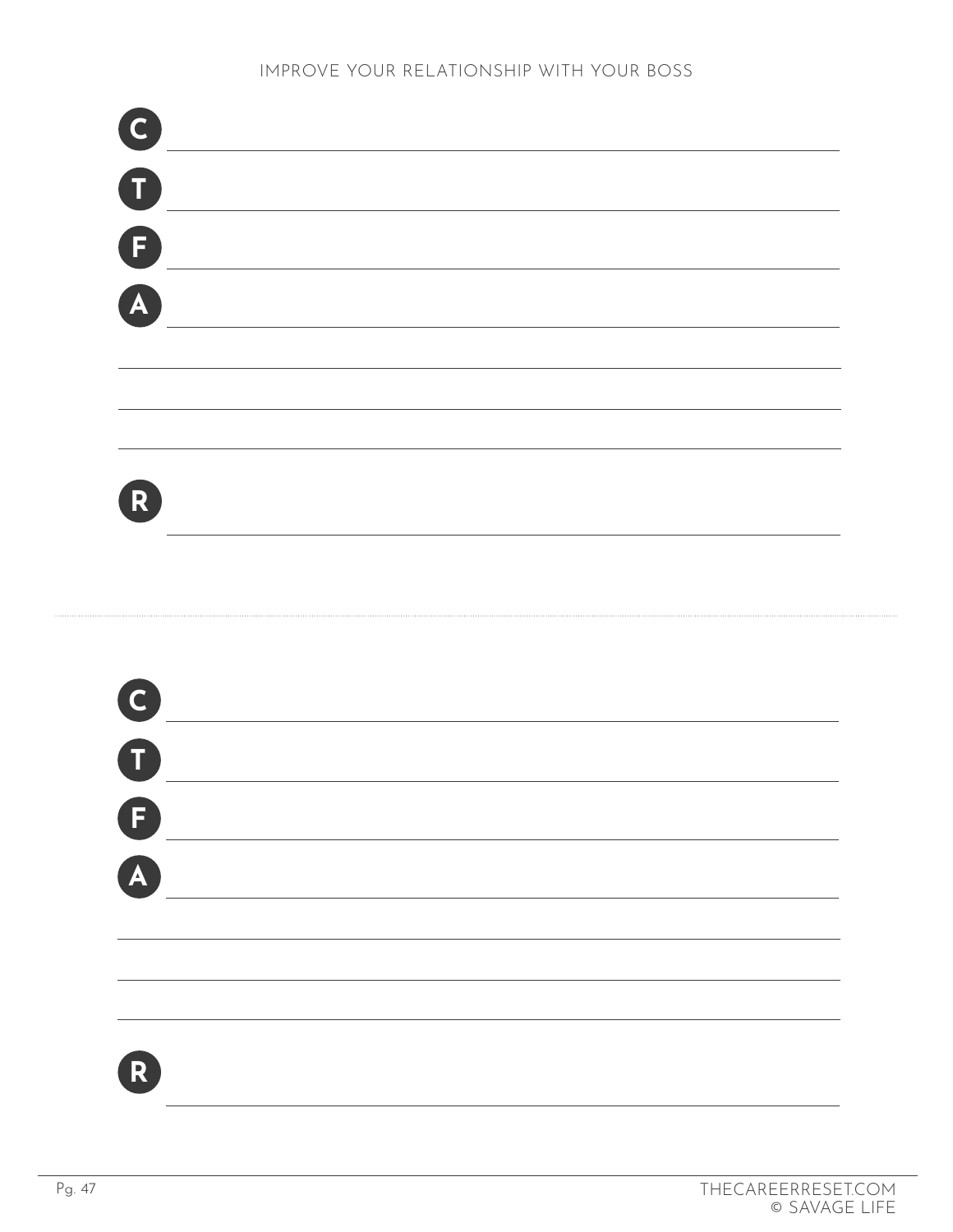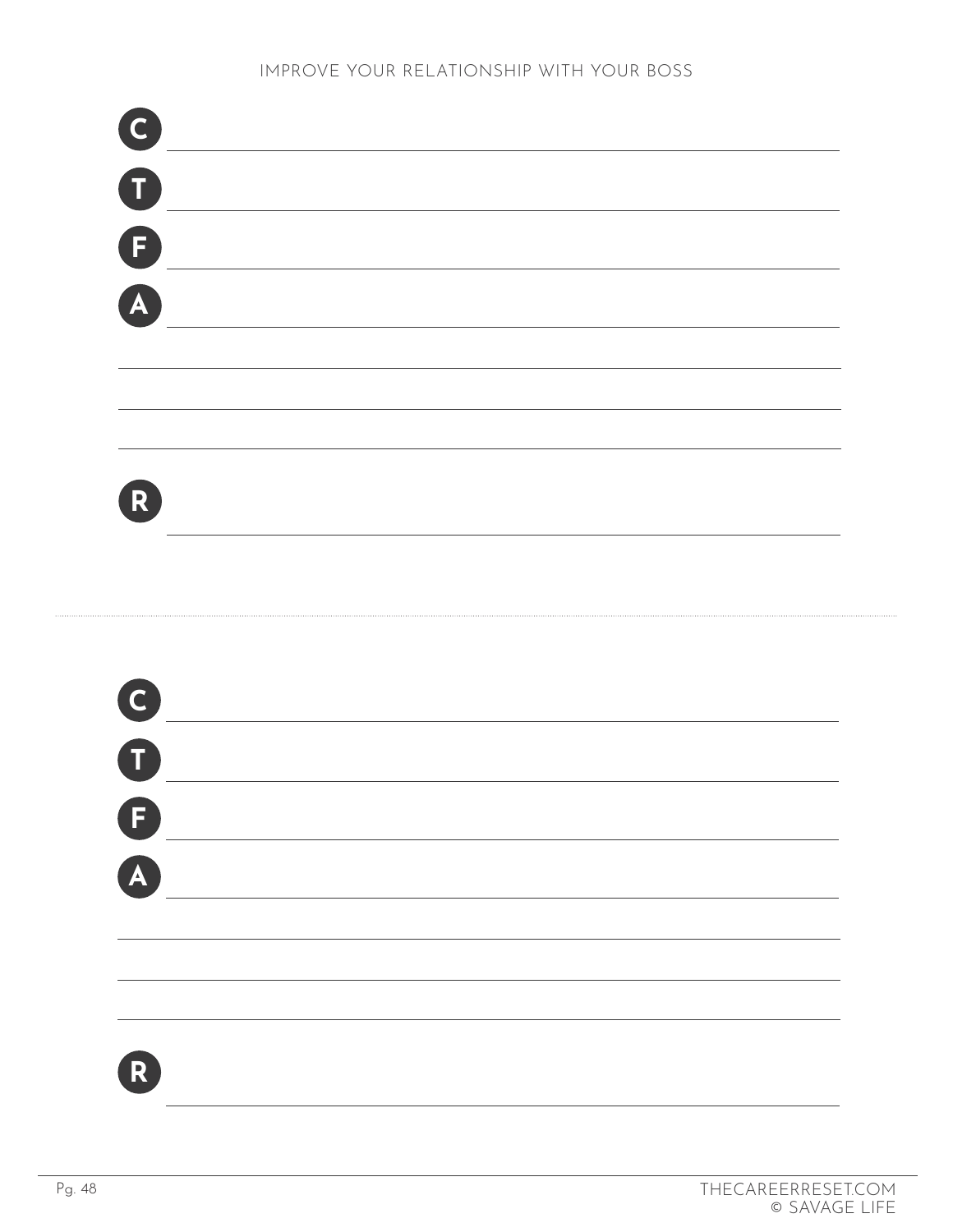